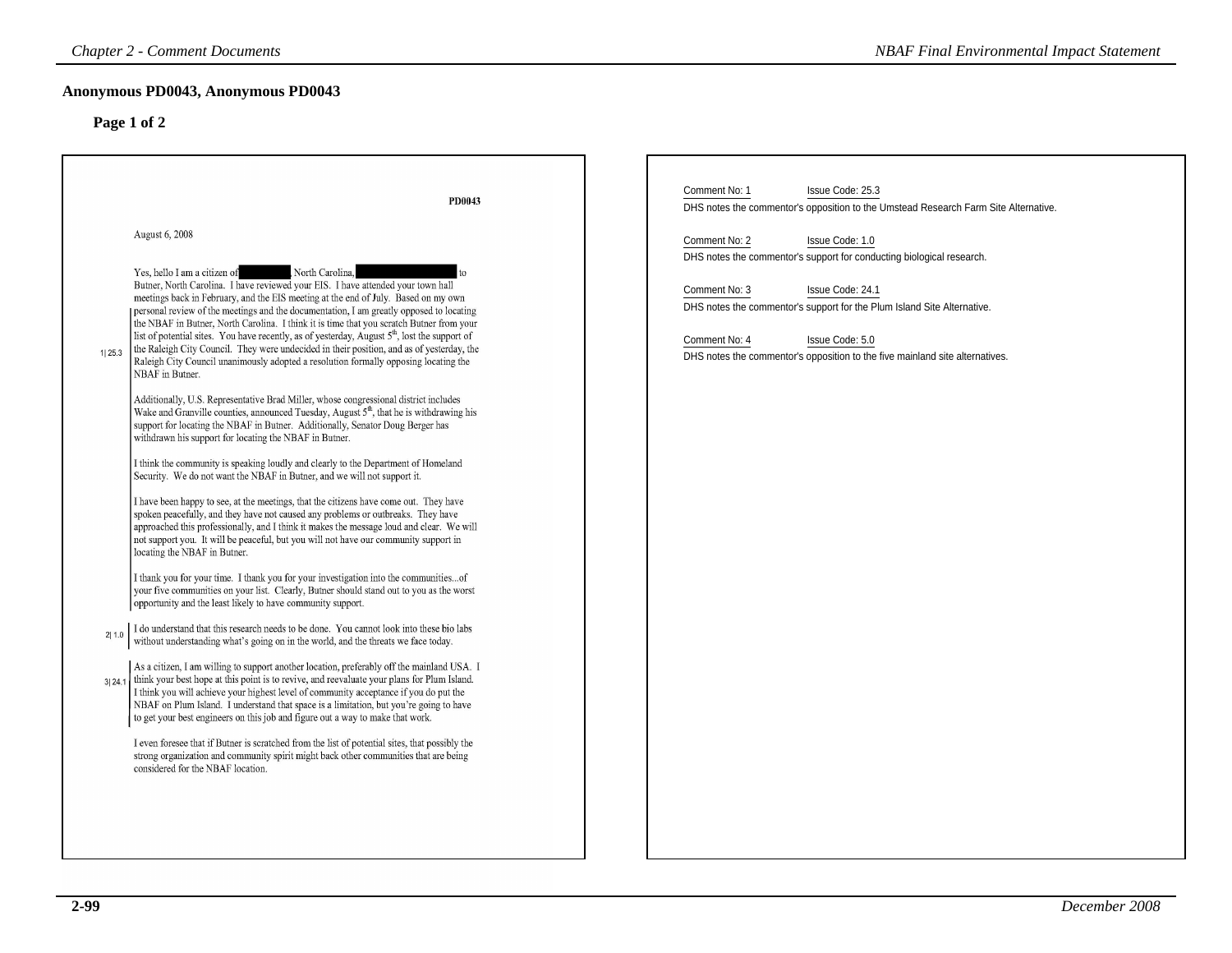# **Anonymous PD0043, Anonymous PD0043**

# **Page 2 of 2**

| PD0043                                                                                                                                                                                                                        |
|-------------------------------------------------------------------------------------------------------------------------------------------------------------------------------------------------------------------------------|
|                                                                                                                                                                                                                               |
| $\uparrow$ cont. [25.3 $\uparrow$ Again, please strike Butner from the list. There is no community acceptance here and we will support you in the future when you bring your plans back and they do not include mainland USA. |
|                                                                                                                                                                                                                               |
|                                                                                                                                                                                                                               |
| Thank you very much.                                                                                                                                                                                                          |
|                                                                                                                                                                                                                               |
|                                                                                                                                                                                                                               |
|                                                                                                                                                                                                                               |
|                                                                                                                                                                                                                               |
|                                                                                                                                                                                                                               |
|                                                                                                                                                                                                                               |
|                                                                                                                                                                                                                               |
|                                                                                                                                                                                                                               |
|                                                                                                                                                                                                                               |
|                                                                                                                                                                                                                               |
|                                                                                                                                                                                                                               |
|                                                                                                                                                                                                                               |
|                                                                                                                                                                                                                               |
|                                                                                                                                                                                                                               |
|                                                                                                                                                                                                                               |
|                                                                                                                                                                                                                               |
|                                                                                                                                                                                                                               |
|                                                                                                                                                                                                                               |
|                                                                                                                                                                                                                               |
|                                                                                                                                                                                                                               |
|                                                                                                                                                                                                                               |
|                                                                                                                                                                                                                               |
|                                                                                                                                                                                                                               |
|                                                                                                                                                                                                                               |
|                                                                                                                                                                                                                               |
|                                                                                                                                                                                                                               |
|                                                                                                                                                                                                                               |
|                                                                                                                                                                                                                               |
|                                                                                                                                                                                                                               |
|                                                                                                                                                                                                                               |
|                                                                                                                                                                                                                               |
|                                                                                                                                                                                                                               |
|                                                                                                                                                                                                                               |
|                                                                                                                                                                                                                               |
|                                                                                                                                                                                                                               |
|                                                                                                                                                                                                                               |
|                                                                                                                                                                                                                               |
|                                                                                                                                                                                                                               |
|                                                                                                                                                                                                                               |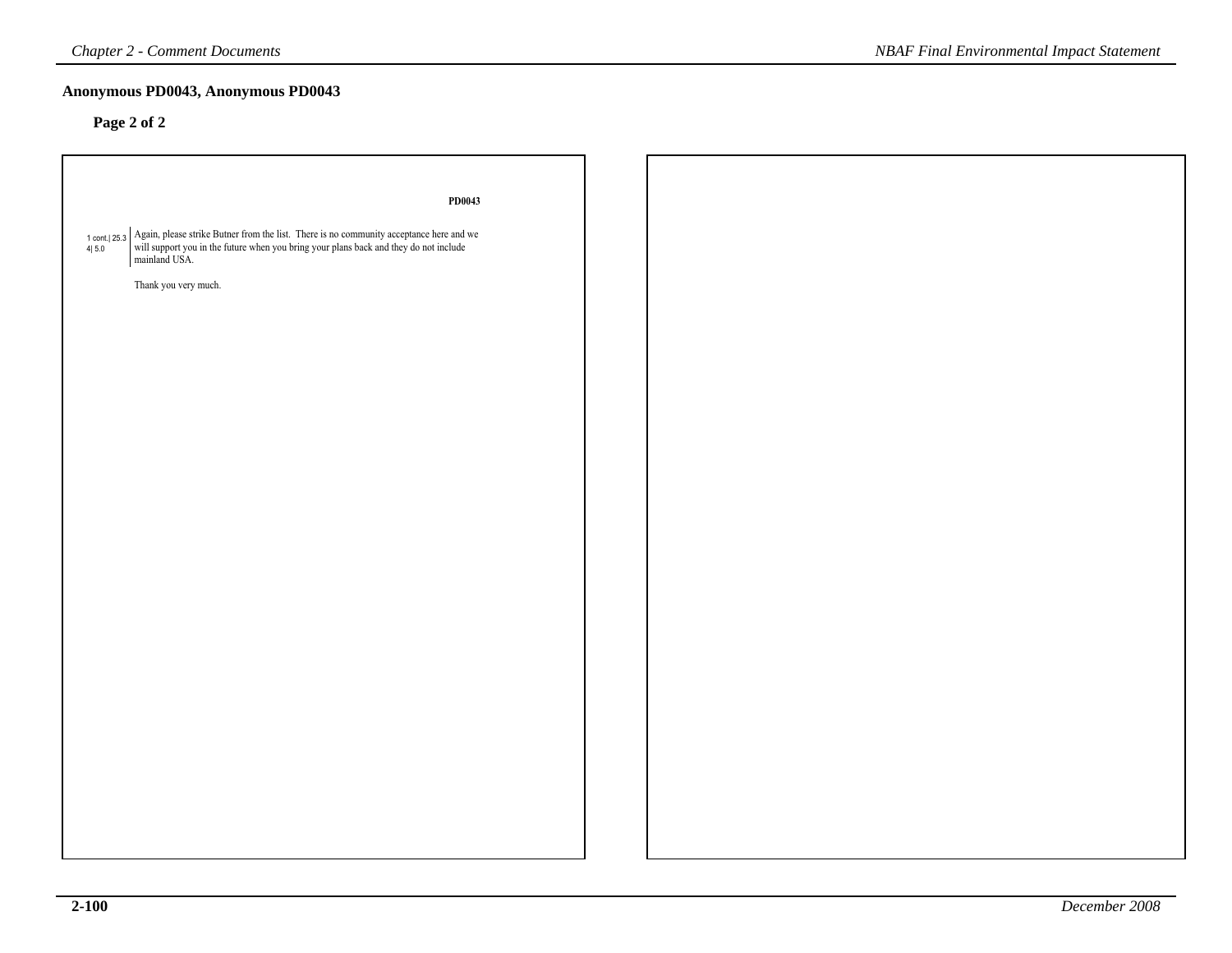### **Anonymous PD0048, Anonymous PD0048**

| Anonymous PD0048, Anonymous PD0048                                                                                                                                                                                                                                      |                                                                                                                                                                                                                                         |
|-------------------------------------------------------------------------------------------------------------------------------------------------------------------------------------------------------------------------------------------------------------------------|-----------------------------------------------------------------------------------------------------------------------------------------------------------------------------------------------------------------------------------------|
| Page 1 of 1                                                                                                                                                                                                                                                             |                                                                                                                                                                                                                                         |
| PD0048<br>August 7, 2008<br>$\;$ I am a concerned citizen from $\;$ Kansas and I'm adamantly opposed to the NBAF being cited in Manhattan. The GAO report states unequivocally it should not be<br>1 25.4<br>located on U.S. mainland, and that's my position.<br>2 5.0 | Comment No: 1<br>Issue Code: 25.4<br>DHS notes the commentor's opposition to the Manhattan Campus Site Alternative.<br>Comment No: 2<br>Issue Code: 5.0<br>DHS notes the commentor's opposition to the five mainland site alternatives. |
|                                                                                                                                                                                                                                                                         |                                                                                                                                                                                                                                         |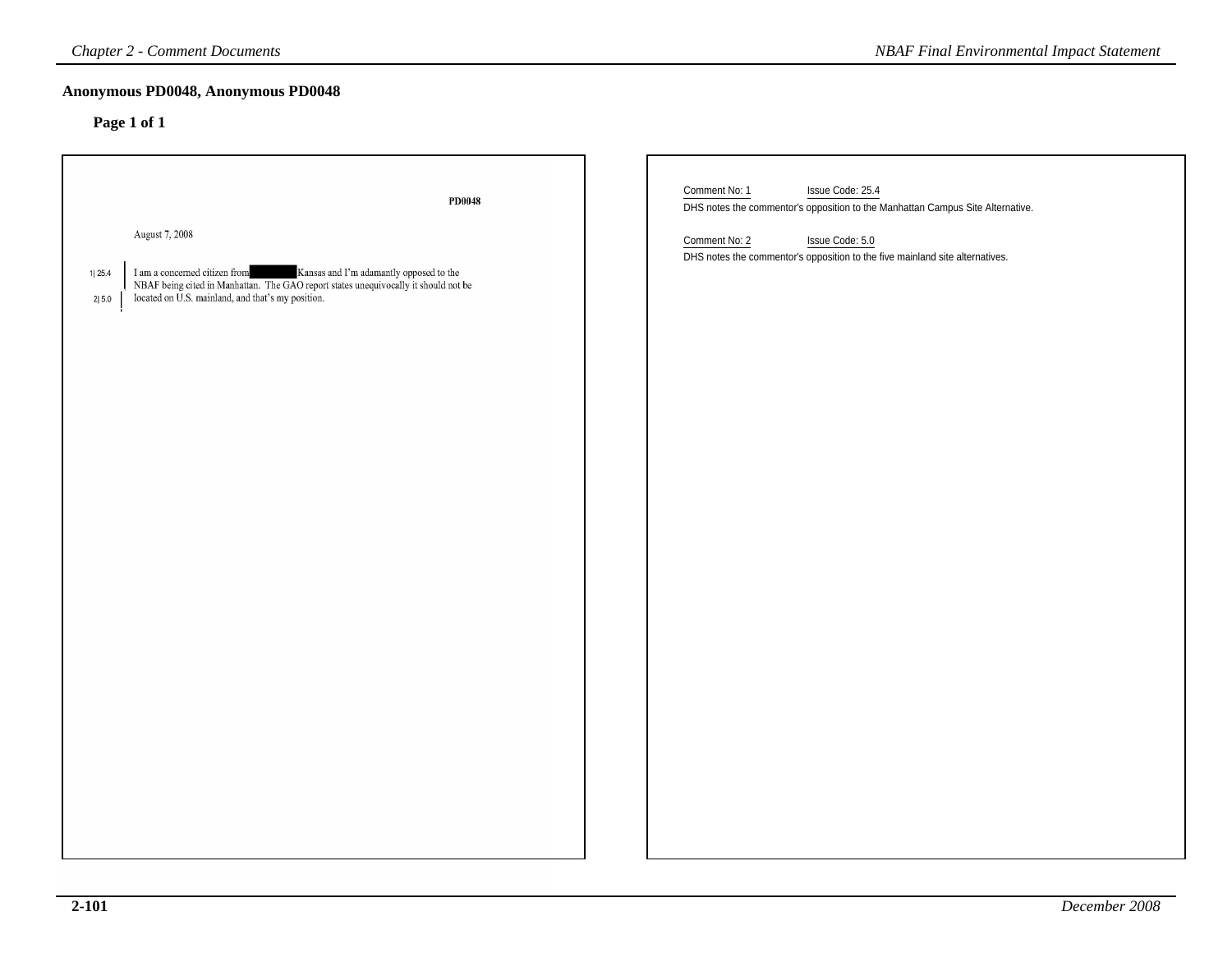# **Anonymous PD0052, Anonymous PD0052**

| <b>Chapter 2 - Comment Documents</b>                                                                                                                                                                                                                                                                                                                                                                                                                                                                                                                                                                                                                                                                                                                                                                                                                                                                                                                                                                                                                                                                                                                                                                                                                                                                                                                                                                                                                                                                                                                                                                                                                                                                                                                                                                                                     | <b>NBAF Final Environmental Impact Statement</b>                                                                                                                                                                                                                                                                                                                                                                                                                                                                                                                                                                                                                                                                                                                                                                                                                                                                                                                                                                                                                                                                                                                                                                                                                                                                                                                                                                                                                                                                                                                                                                                                                                                                                                                                                                                                                                                                                                                                                                                                                                                                                                                                                                                                                                                                                                        |
|------------------------------------------------------------------------------------------------------------------------------------------------------------------------------------------------------------------------------------------------------------------------------------------------------------------------------------------------------------------------------------------------------------------------------------------------------------------------------------------------------------------------------------------------------------------------------------------------------------------------------------------------------------------------------------------------------------------------------------------------------------------------------------------------------------------------------------------------------------------------------------------------------------------------------------------------------------------------------------------------------------------------------------------------------------------------------------------------------------------------------------------------------------------------------------------------------------------------------------------------------------------------------------------------------------------------------------------------------------------------------------------------------------------------------------------------------------------------------------------------------------------------------------------------------------------------------------------------------------------------------------------------------------------------------------------------------------------------------------------------------------------------------------------------------------------------------------------|---------------------------------------------------------------------------------------------------------------------------------------------------------------------------------------------------------------------------------------------------------------------------------------------------------------------------------------------------------------------------------------------------------------------------------------------------------------------------------------------------------------------------------------------------------------------------------------------------------------------------------------------------------------------------------------------------------------------------------------------------------------------------------------------------------------------------------------------------------------------------------------------------------------------------------------------------------------------------------------------------------------------------------------------------------------------------------------------------------------------------------------------------------------------------------------------------------------------------------------------------------------------------------------------------------------------------------------------------------------------------------------------------------------------------------------------------------------------------------------------------------------------------------------------------------------------------------------------------------------------------------------------------------------------------------------------------------------------------------------------------------------------------------------------------------------------------------------------------------------------------------------------------------------------------------------------------------------------------------------------------------------------------------------------------------------------------------------------------------------------------------------------------------------------------------------------------------------------------------------------------------------------------------------------------------------------------------------------------------|
| Anonymous PD0052, Anonymous PD0052<br>Page 1 of 1                                                                                                                                                                                                                                                                                                                                                                                                                                                                                                                                                                                                                                                                                                                                                                                                                                                                                                                                                                                                                                                                                                                                                                                                                                                                                                                                                                                                                                                                                                                                                                                                                                                                                                                                                                                        |                                                                                                                                                                                                                                                                                                                                                                                                                                                                                                                                                                                                                                                                                                                                                                                                                                                                                                                                                                                                                                                                                                                                                                                                                                                                                                                                                                                                                                                                                                                                                                                                                                                                                                                                                                                                                                                                                                                                                                                                                                                                                                                                                                                                                                                                                                                                                         |
| PD0052<br>August 9, 2008<br>I'm just curious on this new bio security lab that's going on, and that you want to put in,<br>as a cattle rancher about an hour away from Manhattan.<br>Who's going to be responsible if we have an outbreak, if a disease leaks, something that's<br>1 21.4<br>airborne, like foot and mouth or something that can wipe out maybe a two hundred mile<br>radius within 24 to 48 hours? Who's going to pay me for my losses? Somebody should<br>compensate if you think this is a good thing. I don't understand, we've got a safe, secure<br>place where it's been, and have yet to have anybody, even Congressmen, explain to me,<br>other than it's good money for the economy of the State, well if we loose the cattle<br>2 15.4<br>industry in the State of Kansas, the economy - that new lab is not going to keep it alive.<br>It's not going to help keep the economy going. I guarantee that. So, I don't understand<br>why we need to have something like that here.<br>I've yet to have anybody explain to me why it's good to put the most severest diseases in<br>3 25.4<br>the heart of our beef producing country or near livestock producing area, and put them<br>out here. It's like leaving a fox in charge of the hen house. And until somebody can<br>justify me as to where it's actually beneficial compared to where it's been over there in<br>New York where it's safe and it wouldand I've heard about the one in New York.<br>There's beena couple, three times there was outbreaks, but where it's isolated. That<br>saves on a natural disaster, and I don't know. It don't make sense.<br>We have elected officials that suppose to help look out for our cause and prevent this and,<br>3 cont.<br>25.4<br>it seems like money, big money, gets in the way of common sense. | Comment No: 1<br>Issue Code: 21.4<br>DHS notes the commentor's concern that NBAF operations could result in an accidental release of<br>foot and mouth disease virus. Section 3.14 investigates the chances of a variety of accidents that<br>could occur with the proposed NBAF and consequences of potential accidents, Accidents could<br>occur in the form of procedural violations (operational accidents), natural phenomena accidents,<br>external events, and intentional acts. Although some accidents are more likely to occur than others<br>(e.g., safety protocol not being followed), the chances of an accidental release are low. The specific<br>objective of the hazard identification, accident analysis, and risk assessment is to identify the<br>likelihood and consequences from accidents or intentional subversive acts. In addition to identifying<br>the potential for or likelihood of the scenarios leading to adverse consequences, this analysis<br>provides support for the identification of specific engineering and administrative controls to either<br>prevent a pathogen release or mitigate the consequences of such a release. The consequence<br>analysis is related specifically to the accidental or intentional release of a pathogen and was<br>developed and presented in a qualitative and/or high-level quantitative manner.<br>The determination of criminal or civil liability arising from an accidental or intentional release of a<br>pathogen is beyond the scope of this EIS. It is also not possible to accept or reject a claim for<br>damages until the specific facts of an incident are known and the applicable local, state or Federal<br>law is applied.<br>Comment No: 2<br>Issue Code: 15.4<br>DHS notes the commentor's concern. The potential effects to livestock-related industries is discussed<br>in Section 3.10. As noted in Section 3.10.9 and Appendix D, the major economic effect from an<br>accidental release of a pathogen would be a ban on all U.S. livestock products until the country was<br>determined to be disease-free. The mainland sites have similar economic consequences regardless<br>of the livestock populations in the region.<br>Comment No: 3<br>Issue Code: 25.4<br>DHS notes the commentor's opposition to the Manhattan Campus Site Alternative. |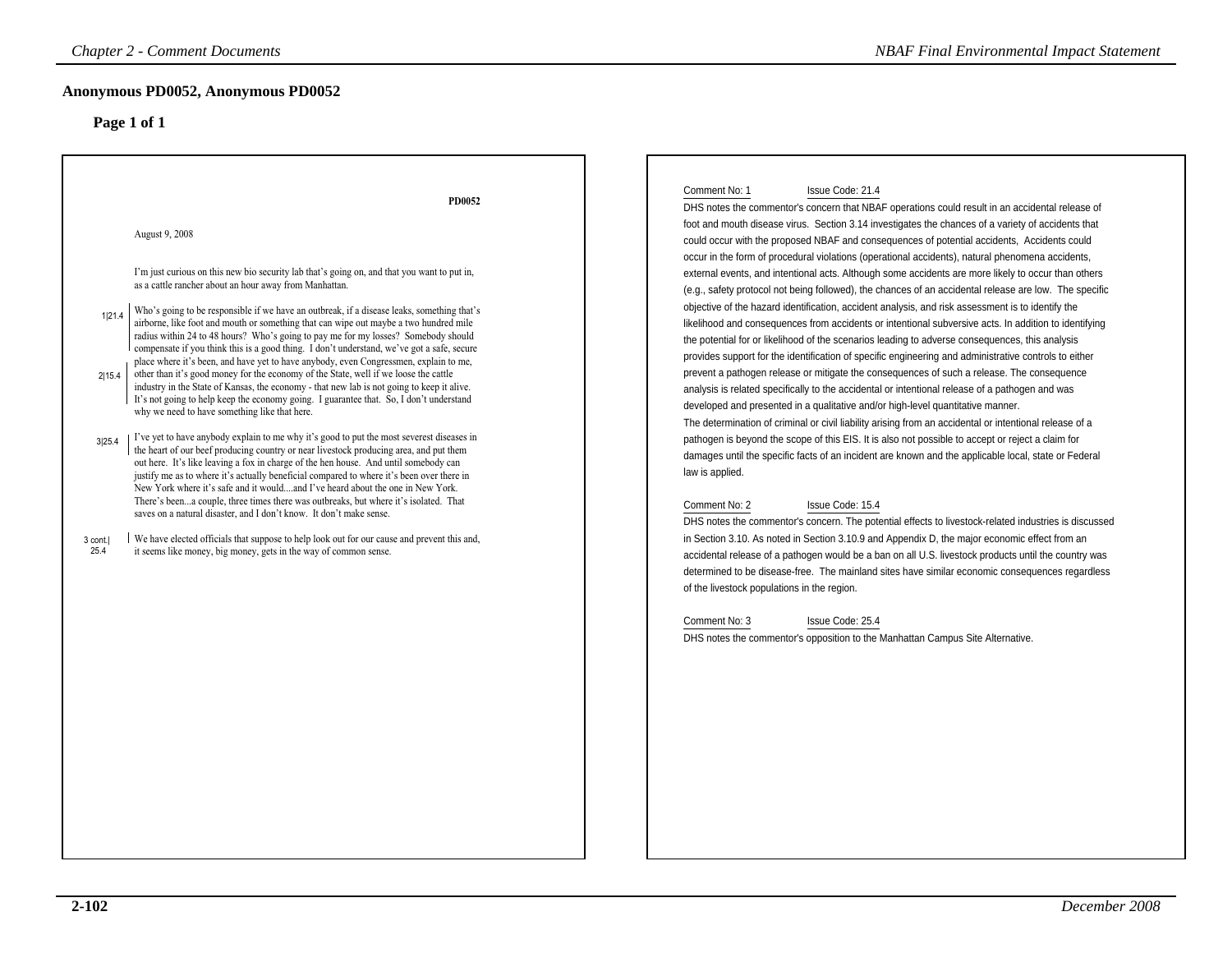| <b>Chapter 2 - Comment Documents</b>                                                                                                                                                                                                                                                                                                                                                                                                                                                                                                                                                                                                                                                                                                                                                                                                               | <b>NBAF Final Environmental Impact Statement</b>                                                                                                                                                                                                                                                                                                                                                                                                                                                                                                                                                                                                                                                                                                                                                                                                                                                                                                                                                                                                                                                                                                                                                                                                                                                                    |
|----------------------------------------------------------------------------------------------------------------------------------------------------------------------------------------------------------------------------------------------------------------------------------------------------------------------------------------------------------------------------------------------------------------------------------------------------------------------------------------------------------------------------------------------------------------------------------------------------------------------------------------------------------------------------------------------------------------------------------------------------------------------------------------------------------------------------------------------------|---------------------------------------------------------------------------------------------------------------------------------------------------------------------------------------------------------------------------------------------------------------------------------------------------------------------------------------------------------------------------------------------------------------------------------------------------------------------------------------------------------------------------------------------------------------------------------------------------------------------------------------------------------------------------------------------------------------------------------------------------------------------------------------------------------------------------------------------------------------------------------------------------------------------------------------------------------------------------------------------------------------------------------------------------------------------------------------------------------------------------------------------------------------------------------------------------------------------------------------------------------------------------------------------------------------------|
| Anonymous PD0053, Anonymous PD0053                                                                                                                                                                                                                                                                                                                                                                                                                                                                                                                                                                                                                                                                                                                                                                                                                 |                                                                                                                                                                                                                                                                                                                                                                                                                                                                                                                                                                                                                                                                                                                                                                                                                                                                                                                                                                                                                                                                                                                                                                                                                                                                                                                     |
| Page 1 of 1                                                                                                                                                                                                                                                                                                                                                                                                                                                                                                                                                                                                                                                                                                                                                                                                                                        |                                                                                                                                                                                                                                                                                                                                                                                                                                                                                                                                                                                                                                                                                                                                                                                                                                                                                                                                                                                                                                                                                                                                                                                                                                                                                                                     |
| PD0053                                                                                                                                                                                                                                                                                                                                                                                                                                                                                                                                                                                                                                                                                                                                                                                                                                             | Comment No: 1<br>Issue Code: 25.4<br>DHS notes the commentor's opposition to the Manhattan Campus Site Alternative.                                                                                                                                                                                                                                                                                                                                                                                                                                                                                                                                                                                                                                                                                                                                                                                                                                                                                                                                                                                                                                                                                                                                                                                                 |
| August 11, 2008<br>Hi,<br>1 25.4   I live in Manhattan, Kansas. I want to tell you I'm very much opposed to the NBAF.<br>I've done lots and lots of reading about it, and wondered if you guys read the GAO,<br>May 22, 2008 report about high containment bio safety laboratories? I mean, it's obvious<br>that it is not safe, and it really disturbs me that you haven't lookedthat you don't have<br>2 18.4<br>any information on what it would be like to test your HEPA filters and your disposal<br>systems with the large, number of. large animals that you are proposing to.<br>It's very poorly thought out, and very dangerous to put this in the heartland where there<br>3 21.4<br>are half a million livestock.<br>I hope you will reconsider and I hope someone will put the brakes on your plan.<br>1 cont.<br>25.4<br>Thank you. | Comment No: 2<br>Issue Code: 18.4<br>DHS notes the commentors concern. However the waste streams that concern the commentor,<br>HEPA filters and animal carcasses, are currently generated in other BSL-3 and BSL-4 facilities,<br>treated onsite if they could be infectious, and subsequently disposed in appropriate waste<br>management facilities. As shown on Table 3.13.2.2-3 in the NBAF EIS, HEPA filters from BSL-3E,<br>BSL-3Ag, and BSL-4 areas in the NBAF could be autoclaved if they are not heat sensitive. If they<br>are heat sensitive, they could undergo gas decontamination or disinfection in dunk tanks. As<br>discussed in Section 3.13.2.2, they would then be disposed in an appropriate offsite waste<br>management facility. Section 3.13.2.2 explains that a number of different technologies including<br>incineration, alkaline hydrolysis, and rendering are being considered for the on-site treatment of<br>euthanized animal carcasses. All of these technologies are currently being used for this purpose at<br>other facilities. The sources of information used to prepare the information in Section 3.13 of the<br>NBAF EIS are cited in the section. Chapter 4 provides the list of references cited in the section.                                                     |
| Bye.                                                                                                                                                                                                                                                                                                                                                                                                                                                                                                                                                                                                                                                                                                                                                                                                                                               | Comment No: 3<br>Issue Code: 21.4<br>DHS notes the commentor's concern about placing NBAF near livestock. Section 3.14 investigates<br>the chances of a variety of accidents that could occur with the proposed NBAF and consequences of<br>potential accidents, Accidents could occur in the form of procedural violations (operational<br>accidents), natural phenomena accidents, external events, and intentional acts. Although some<br>accidents are more likely to occur than others (e.g., safety protocol not being followed), the chances<br>of an accidental release are low. The specific objective of the hazard identification, accident analysis,<br>and risk assessment is to identify the likelihood and consequences from accidents or intentional<br>subversive acts. In addition to identifying the potential for or likelihood of the scenarios leading to<br>adverse consequences, this analysis provides support for the identification of specific engineering<br>and administrative controls to either prevent a pathogen release or mitigate the consequences of<br>such a release. The consequence analysis is related specifically to the accidental or intentional<br>release of a pathogen and was developed and presented in a qualitative and/or high-level quantitative<br>manner. |
|                                                                                                                                                                                                                                                                                                                                                                                                                                                                                                                                                                                                                                                                                                                                                                                                                                                    |                                                                                                                                                                                                                                                                                                                                                                                                                                                                                                                                                                                                                                                                                                                                                                                                                                                                                                                                                                                                                                                                                                                                                                                                                                                                                                                     |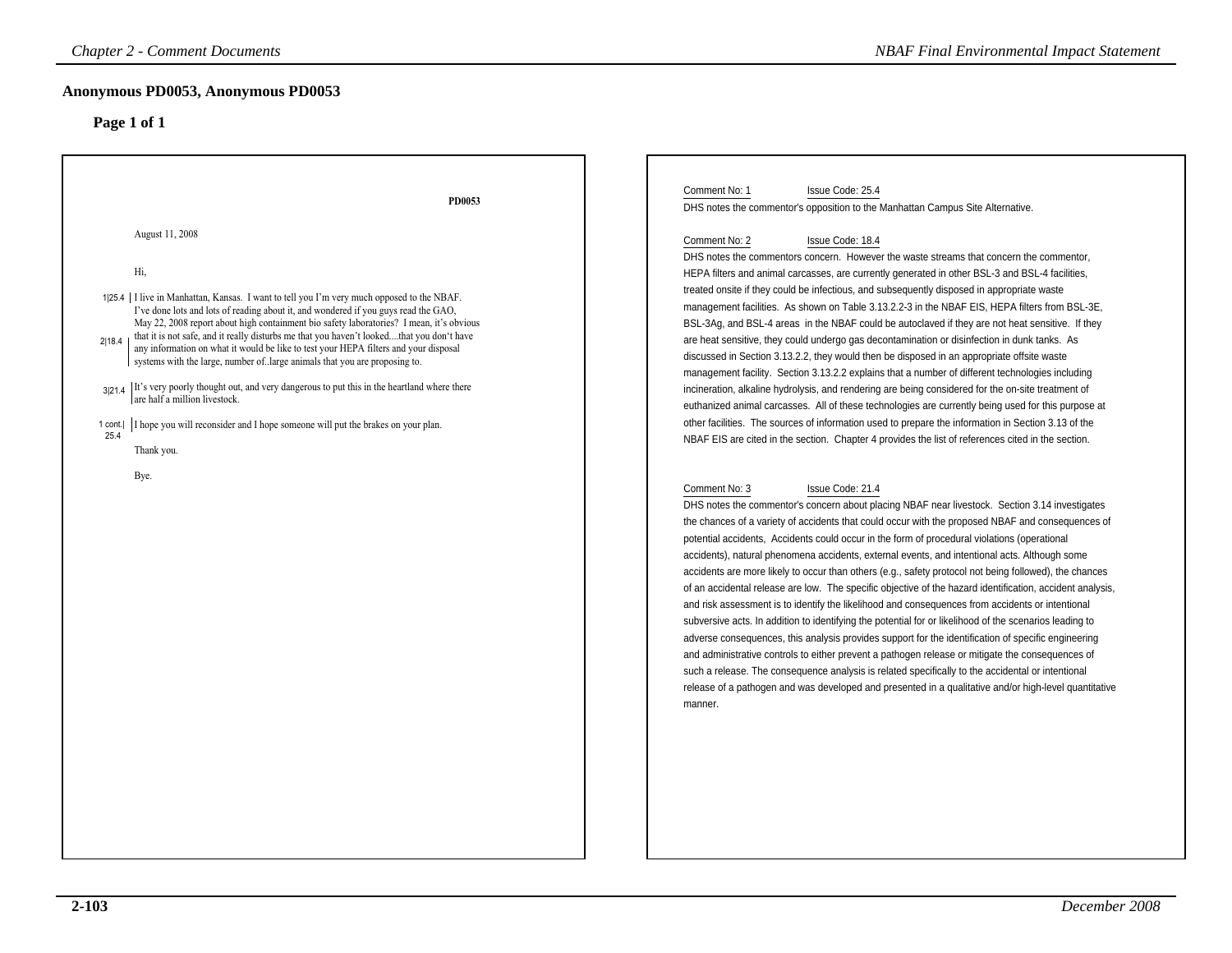| <b>Chapter 2 - Comment Documents</b>                                                                                                                                                                                                                                                                                                                                                                                                                                                                    | <b>NBAF Final Environmental Impact Statement</b>                                                                                                                                                                                                                                                                                                                                                                                                                                                                                                                                                    |
|---------------------------------------------------------------------------------------------------------------------------------------------------------------------------------------------------------------------------------------------------------------------------------------------------------------------------------------------------------------------------------------------------------------------------------------------------------------------------------------------------------|-----------------------------------------------------------------------------------------------------------------------------------------------------------------------------------------------------------------------------------------------------------------------------------------------------------------------------------------------------------------------------------------------------------------------------------------------------------------------------------------------------------------------------------------------------------------------------------------------------|
| Anonymous PD0054, Anonymous PD0054<br>Page 1 of 1                                                                                                                                                                                                                                                                                                                                                                                                                                                       |                                                                                                                                                                                                                                                                                                                                                                                                                                                                                                                                                                                                     |
| PD0054<br>August 11, 2008<br>1 25.3   I'm calling for GNAT in the Butner, North Carolina area, and I m calling to say I do not<br>approve of this NBAF coming to Butner - no way, shape, form, or fashion.<br>$2 5.0$ I hope you have gotten the message by now. After reading the report, after looking at the GAO report on the computer, it's no way in the world that this thing would be safe on the<br>mainland.<br>Please put me down as do not come to Butner.<br>1 cont.<br>25.3<br>Thank you. | Issue Code: 25.3<br>Comment No: 1<br>DHS notes the commentor's opposition to the Umstead Research Farm Site Alternative.<br>Comment No: 2<br>Issue Code: 5.0<br>DHS notes the commentor's opposition to the five mainland site alternatives. The conclusions<br>expressed in Section 3.14 of the NBAF EIS show that even though Plum Island has a lower potential<br>impact in case of a release, the probability of a release is low at all sites. The lower potential effect is<br>due both to the water barrier around the island and the lack of livestock and susceptible wildlife<br>species. |
|                                                                                                                                                                                                                                                                                                                                                                                                                                                                                                         |                                                                                                                                                                                                                                                                                                                                                                                                                                                                                                                                                                                                     |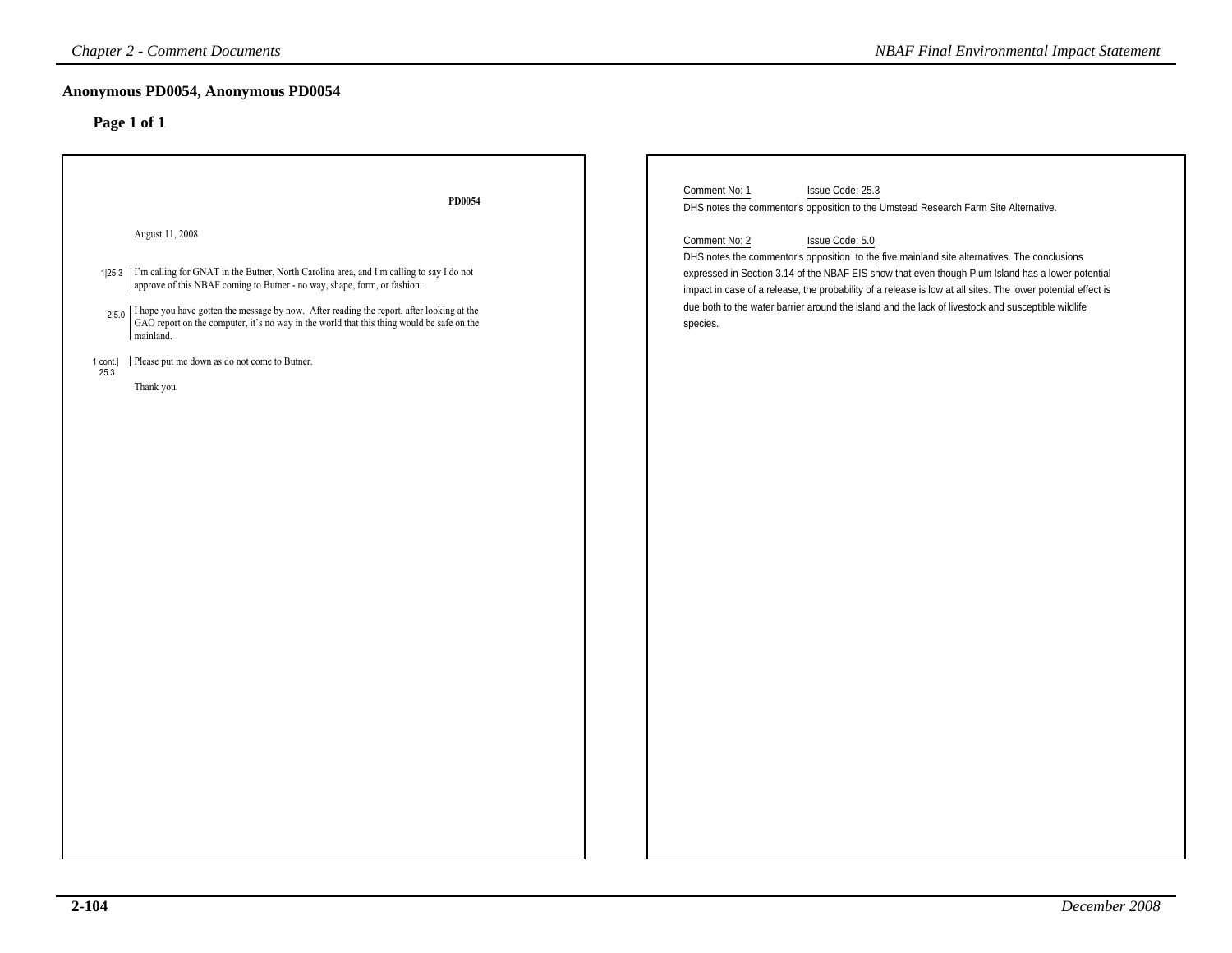| <b>Chapter 2 - Comment Documents</b>                                                                                                                                                                                                                                                                                          | <b>NBAF Final Environmental Impact Statement</b>                                                                                                                                                                                                                                                                                                                                                                                                                                |
|-------------------------------------------------------------------------------------------------------------------------------------------------------------------------------------------------------------------------------------------------------------------------------------------------------------------------------|---------------------------------------------------------------------------------------------------------------------------------------------------------------------------------------------------------------------------------------------------------------------------------------------------------------------------------------------------------------------------------------------------------------------------------------------------------------------------------|
| Anonymous PD0062, Anonymous PD0062<br>Page 1 of 1                                                                                                                                                                                                                                                                             |                                                                                                                                                                                                                                                                                                                                                                                                                                                                                 |
| PD0062<br>August 13, 2008<br>1  25.4 $\mid$ I'm a citizen that lives near Manhattan, Kansas and I do not want to see BF come to 2  5.0 $\mid$ Manhattan. In fact, I don't want to see it go anywhere on the mainland USA.<br>3  24.1 Leave it on Plum Island where it's isolated, and they're familiar with it.<br>Thank you. | Comment No: 1<br>Issue Code: 25.4<br>DHS notes the commentor's opposition to the Manhattan Campus Site Alternative.<br>Issue Code: 5.0<br>Comment No: 2<br>DHS notes the commentor's opposition to the five mainland site alternatives.<br>Comment No: 3<br>Issue Code: 24.1<br>DHS notes the commentor's preference for siting the NBAF in a more isolated location such as the<br>current Plum Island location. The NBAF EIS fully analyzes the Plum Island Site Alternative. |
|                                                                                                                                                                                                                                                                                                                               |                                                                                                                                                                                                                                                                                                                                                                                                                                                                                 |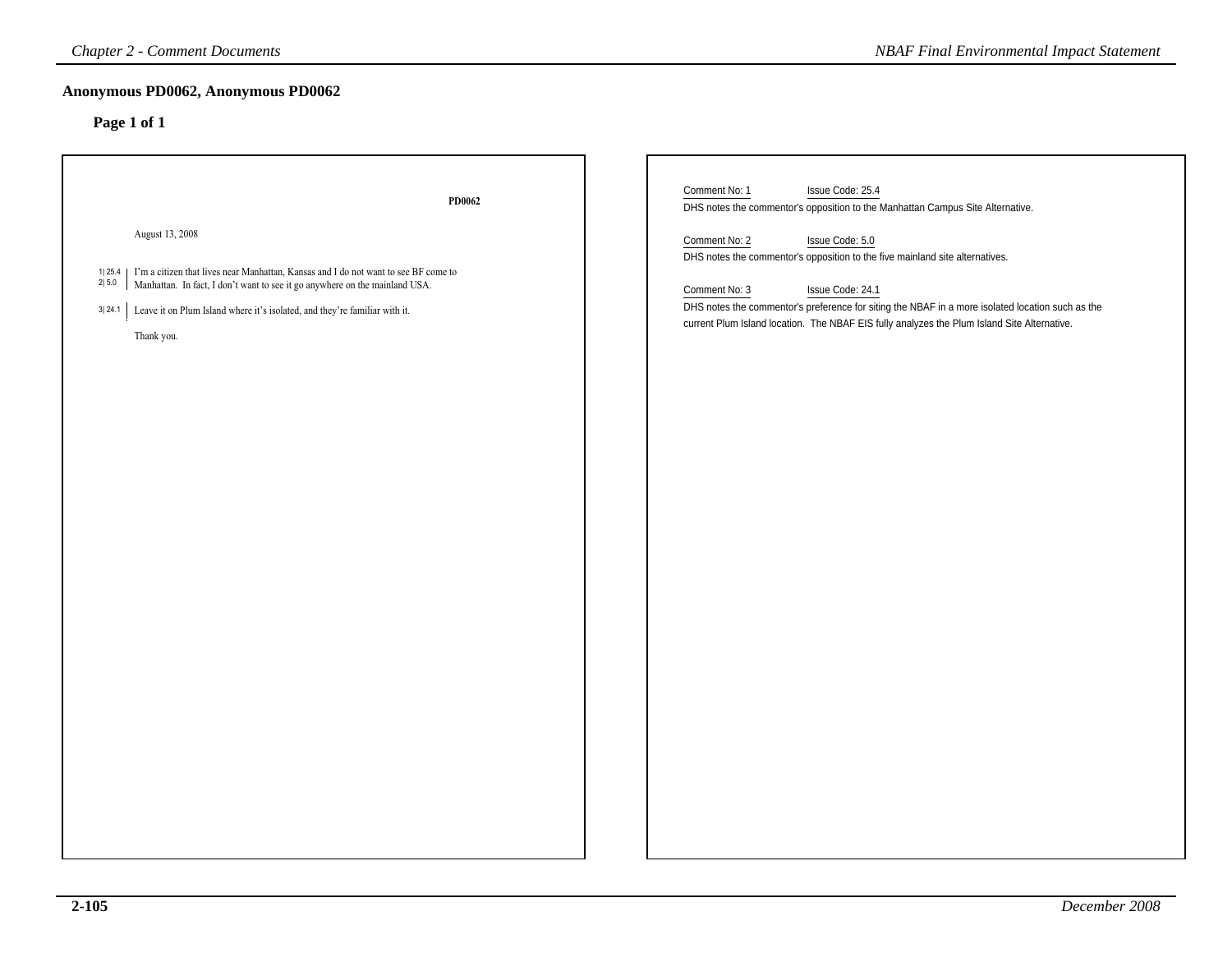| <b>NBAF Final Environmental Impact Statement</b>                                                                               |
|--------------------------------------------------------------------------------------------------------------------------------|
|                                                                                                                                |
| Comment No: 1<br>Issue Code: 24.1                                                                                              |
| DHS notes the commentor's opposition to the Manhattan Campus Site Alternative in favor of the Plum<br>Island Site Alternative. |
| Comment No: 2<br>Issue Code: 25.4<br>See response to Comment No. 1.                                                            |
|                                                                                                                                |
|                                                                                                                                |
|                                                                                                                                |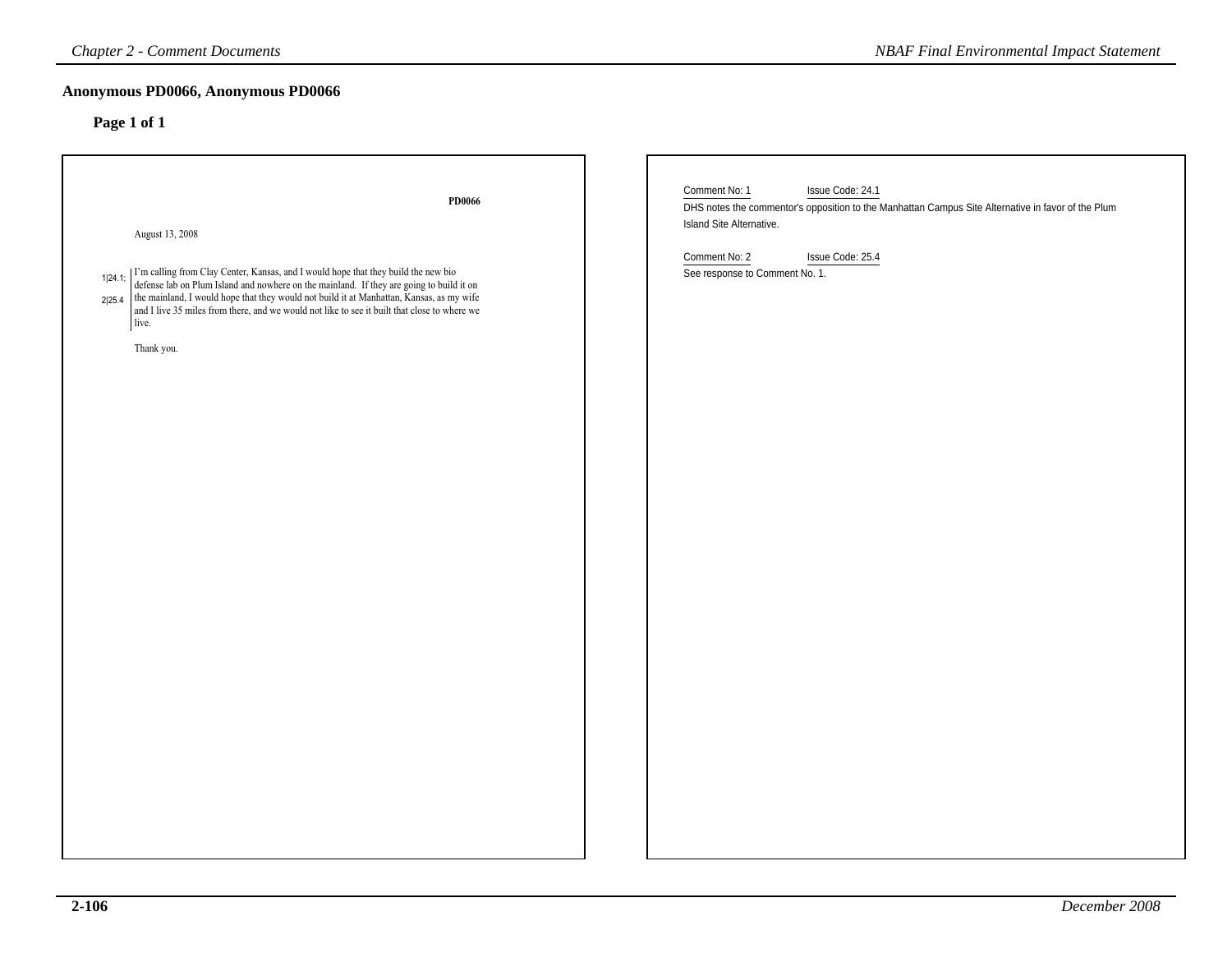| <b>Chapter 2 - Comment Documents</b>                                                                                                                                                                                                                                                                                                                                                                                                                                                                | <b>NBAF Final Environmental Impact Statement</b>                                                                                                                                                                                                                                                                                                                                                                                                                                                                                                                                                                                                                                                                                                                                     |
|-----------------------------------------------------------------------------------------------------------------------------------------------------------------------------------------------------------------------------------------------------------------------------------------------------------------------------------------------------------------------------------------------------------------------------------------------------------------------------------------------------|--------------------------------------------------------------------------------------------------------------------------------------------------------------------------------------------------------------------------------------------------------------------------------------------------------------------------------------------------------------------------------------------------------------------------------------------------------------------------------------------------------------------------------------------------------------------------------------------------------------------------------------------------------------------------------------------------------------------------------------------------------------------------------------|
| Anonymous PD0067, Anonymous PD0067<br>Page 1 of 1                                                                                                                                                                                                                                                                                                                                                                                                                                                   |                                                                                                                                                                                                                                                                                                                                                                                                                                                                                                                                                                                                                                                                                                                                                                                      |
| PD0067                                                                                                                                                                                                                                                                                                                                                                                                                                                                                              | Comment No: 1<br>Issue Code: 25.2<br>DHS notes the commentor's opposition to the South Milledge Avenue Site Alternative.                                                                                                                                                                                                                                                                                                                                                                                                                                                                                                                                                                                                                                                             |
| August 13, 2008<br>(This call was extremely difficult to hear. Most of it was inaudible)<br>Hey,<br>(Inaudible)Botanical Gardens Award, and I am opposed to the National Bio Agro<br>1 25.2;<br>Defense facility. I feel this facility would have a tremendous negative affect on the<br>2 6.2 <br>Gardens. And I think people in the State of Georgia and around the United States enjoy<br>these gardens for this facility to have to be.<br>Please protect these Botanical Gardens.<br>Thank you | Comment No: 2<br>Issue Code: 6.2<br>DHS notes the commentor's concern and acknowledges the proximity of the South Milledge Avenue<br>Site to the State Botanical Garden. As described in Section 3.8.3.1.1 of the NBAF EIS, 80% of the<br>site consists of pasture, and the adjacent lands consist of forested lands and small, perennial<br>headwater streams. Approximately 30 acres of open pasture, 0.2 acres of forested habitat, and less<br>than 0.1 acres of wetlands would be affected by the NBAF. However, construction and normal<br>operations of the NBAF would have no direct impact on the State Botanical Garden as indicated in<br>Sections 3.8.3.2 and 3.8.3.3. Only minimal indirect effects would occur from operations due to<br>increases in light and noise. |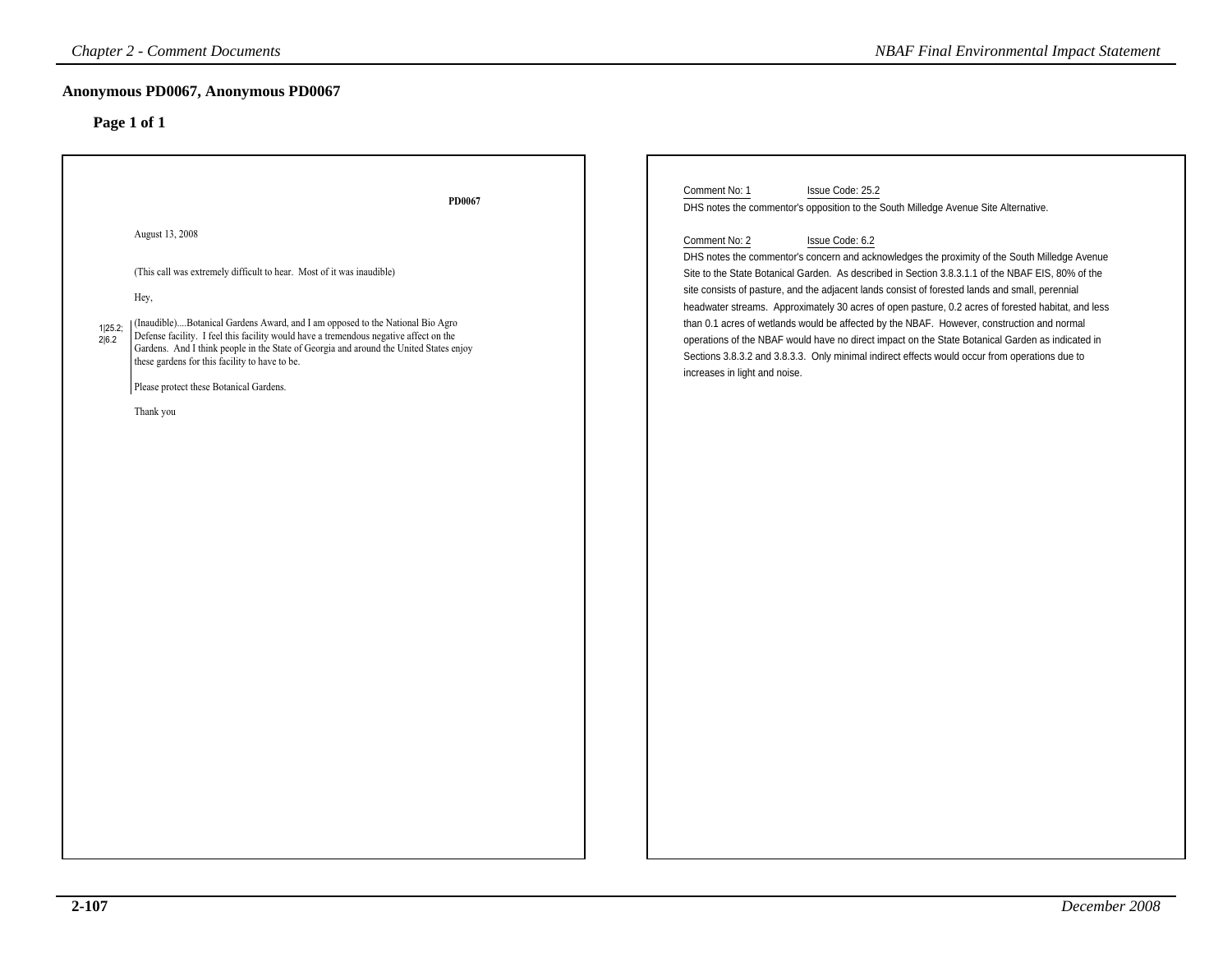| <b>Chapter 2 - Comment Documents</b>                                                                                                                                                                                                                                                                                                                                                                                                | <b>NBAF Final Environmental Impact Statement</b>                                                                                                                                                                                                                                                                                                                                                                                                                                                                                                                                                                                                                                                                                                                                                                                                                                                                                                                                                                                                                                                                                                                                                                                                                                                                                                                                                                                                                                                                                                                                                                                                                                                                                                                                                                                                                                                                                                                                                                                                                                            |
|-------------------------------------------------------------------------------------------------------------------------------------------------------------------------------------------------------------------------------------------------------------------------------------------------------------------------------------------------------------------------------------------------------------------------------------|---------------------------------------------------------------------------------------------------------------------------------------------------------------------------------------------------------------------------------------------------------------------------------------------------------------------------------------------------------------------------------------------------------------------------------------------------------------------------------------------------------------------------------------------------------------------------------------------------------------------------------------------------------------------------------------------------------------------------------------------------------------------------------------------------------------------------------------------------------------------------------------------------------------------------------------------------------------------------------------------------------------------------------------------------------------------------------------------------------------------------------------------------------------------------------------------------------------------------------------------------------------------------------------------------------------------------------------------------------------------------------------------------------------------------------------------------------------------------------------------------------------------------------------------------------------------------------------------------------------------------------------------------------------------------------------------------------------------------------------------------------------------------------------------------------------------------------------------------------------------------------------------------------------------------------------------------------------------------------------------------------------------------------------------------------------------------------------------|
| Anonymous PD0070, Anonymous PD0070<br>Page 1 of 1                                                                                                                                                                                                                                                                                                                                                                                   |                                                                                                                                                                                                                                                                                                                                                                                                                                                                                                                                                                                                                                                                                                                                                                                                                                                                                                                                                                                                                                                                                                                                                                                                                                                                                                                                                                                                                                                                                                                                                                                                                                                                                                                                                                                                                                                                                                                                                                                                                                                                                             |
| PD0070<br>August 14, 2008<br>Yes,<br>1 5.1;   I'm a resident of Manhattan, Kansas and I'd like to express my opposition to the NBAF<br>Level-4 lab being placed here. I do not think it should be placed on the mainland,<br>2 21.4 <br>especially in Kansas, with all the livestock that we have.<br>I do not want to risk loosing my livestock operation and I believe this lab should be<br>placed on Plum Island.<br>Thank you. | Comment No: 1<br>Issue Code: 5.1<br>DHS notes the commentor's opposition to the five mainland site alternatives in favor of the Plum<br>Island Site Alternative.<br>Comment No: 2<br>Issue Code: 21.4<br>DHS notes the commentor's concerns regarding the impact of an accident on livestock. The NBAF<br>would be designed, constructed, and operated to ensure the maximum level of public safety and to<br>fulfill all necessary requirements to protect the environment. Section 3.14 and Appendix E of the<br>NBAF EIS, investigates the chances of a variety of accidents that could occur with the proposed<br>NBAF and the site specific consequences of each accident scenario to human populations,<br>agriculture and livestock and wildlife. The chances of an accidental release are low. Appendix B to<br>the EIS describes biocontainment lapses and laboratory acquired infections. Laboratory-acquired<br>infections have not been shown to be a threat to the community at large. As set out in Section<br>3.14.3.4 of the NBAF EIS, employees and contractors will be screened prior to employment or<br>engagement and monitored while working, among other security measures. In addition, oversight of<br>NBAF operations, as described in Section 2.2.2.6 of the NBAF EIS, will be conducted in part by the<br>Institutional Biosafety Committee (IBC), which includes community representative participation, and<br>the APHIS Animal Research Policy and Institutional Animal Care and Use Committee. Should the<br>NBAF Record of Decision call for the design, construction, and operations of the NBAF at the<br>Manhattan Campus Site, site specific protocols would then be developed in coordination with local<br>emergency response agencies and would consider the diversity and density of populations residing<br>within the local area, to include agricultural livestock. DHS would have site-specific standard<br>operating procedures and emergency response plans in place prior to the initiation of research<br>activities at the proposed NBAF. |
|                                                                                                                                                                                                                                                                                                                                                                                                                                     |                                                                                                                                                                                                                                                                                                                                                                                                                                                                                                                                                                                                                                                                                                                                                                                                                                                                                                                                                                                                                                                                                                                                                                                                                                                                                                                                                                                                                                                                                                                                                                                                                                                                                                                                                                                                                                                                                                                                                                                                                                                                                             |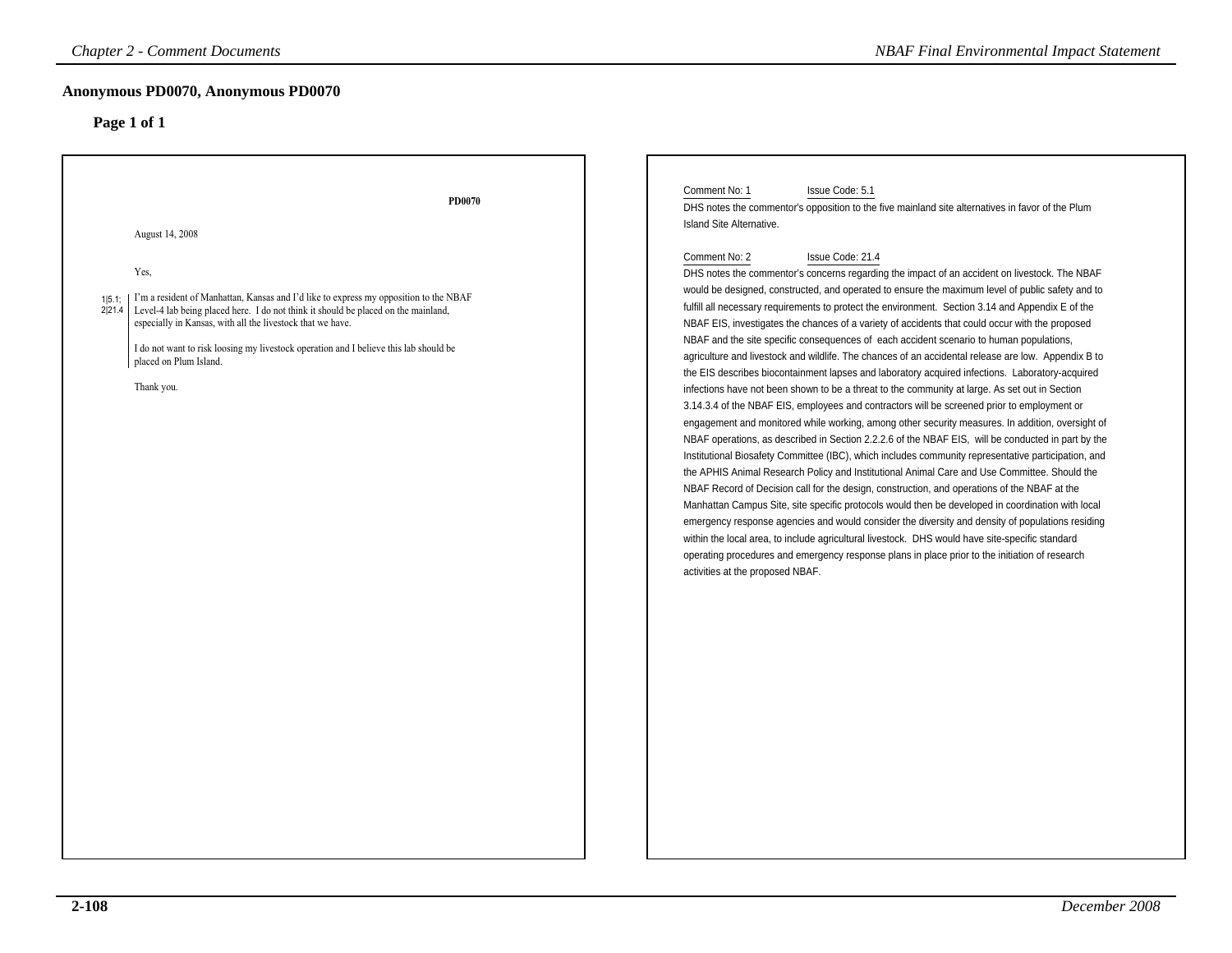| <b>Chapter 2 - Comment Documents</b>                                                                                                                                                                                                                                                                                                                                                                                  | <b>NBAF Final Environmental Impact Statement</b>                                                                                                                                                                                                                                                                                                                                                                                                                                                                                                                                                                                                                                                                                                                                                                                                                                                                                                                                                                                                                                                                                                                                                                                                                                                                                                                                                                                                                                                                                                                                                                                                                                                                                                                                                                                                                                                                                                                                                                                                                                                                                                                                                                                                                                                                                                                                                                                                                                                                                                                                                                                                                                                                                                                                                                                                                                                                                                                                                                                                                                                                                                                                                                |
|-----------------------------------------------------------------------------------------------------------------------------------------------------------------------------------------------------------------------------------------------------------------------------------------------------------------------------------------------------------------------------------------------------------------------|-----------------------------------------------------------------------------------------------------------------------------------------------------------------------------------------------------------------------------------------------------------------------------------------------------------------------------------------------------------------------------------------------------------------------------------------------------------------------------------------------------------------------------------------------------------------------------------------------------------------------------------------------------------------------------------------------------------------------------------------------------------------------------------------------------------------------------------------------------------------------------------------------------------------------------------------------------------------------------------------------------------------------------------------------------------------------------------------------------------------------------------------------------------------------------------------------------------------------------------------------------------------------------------------------------------------------------------------------------------------------------------------------------------------------------------------------------------------------------------------------------------------------------------------------------------------------------------------------------------------------------------------------------------------------------------------------------------------------------------------------------------------------------------------------------------------------------------------------------------------------------------------------------------------------------------------------------------------------------------------------------------------------------------------------------------------------------------------------------------------------------------------------------------------------------------------------------------------------------------------------------------------------------------------------------------------------------------------------------------------------------------------------------------------------------------------------------------------------------------------------------------------------------------------------------------------------------------------------------------------------------------------------------------------------------------------------------------------------------------------------------------------------------------------------------------------------------------------------------------------------------------------------------------------------------------------------------------------------------------------------------------------------------------------------------------------------------------------------------------------------------------------------------------------------------------------------------------------|
| Anonymous PD0077, Anonymous PD0077<br>Page 1 of 1                                                                                                                                                                                                                                                                                                                                                                     |                                                                                                                                                                                                                                                                                                                                                                                                                                                                                                                                                                                                                                                                                                                                                                                                                                                                                                                                                                                                                                                                                                                                                                                                                                                                                                                                                                                                                                                                                                                                                                                                                                                                                                                                                                                                                                                                                                                                                                                                                                                                                                                                                                                                                                                                                                                                                                                                                                                                                                                                                                                                                                                                                                                                                                                                                                                                                                                                                                                                                                                                                                                                                                                                                 |
| PD0077                                                                                                                                                                                                                                                                                                                                                                                                                | Comment No: 1<br>Issue Code: 24.4<br>DHS notes the commentor's opposition to the Manhattan Campus Site Alternative.                                                                                                                                                                                                                                                                                                                                                                                                                                                                                                                                                                                                                                                                                                                                                                                                                                                                                                                                                                                                                                                                                                                                                                                                                                                                                                                                                                                                                                                                                                                                                                                                                                                                                                                                                                                                                                                                                                                                                                                                                                                                                                                                                                                                                                                                                                                                                                                                                                                                                                                                                                                                                                                                                                                                                                                                                                                                                                                                                                                                                                                                                             |
| August 15, 2008<br>Hello, I'm calling to voice my opinion about the NBAF being located in Manhattan,<br>1 25.4;<br>Kansas. I am against it being located in this place. There is too much danger of things<br>2 21.0;<br>going wrong, particularly human error. If it has to be placed anywhere, I'd like to see it<br>3 24.1<br>on Plum Island.<br>Thank you for taking my thoughts into consideration.<br>Good bye. | Comment No: 2<br>Issue Code: 21.0<br>DHS notes the commentor's concern regarding the potential consequences from a NBAF accident or<br>pathogen release as the result of human error. As described in Section 2.2.2.1 of the NBAF EIS, all<br>laboratory staff would receive thorough pre-operational training, as well as ongoing training, in the<br>handling of hazardous infectious agents, understanding biocontainment functions of standard and<br>special practices for each biosafety level, and understanding biocontainment equipment and<br>laboratory characteristics. Appendix B of the NBAF EIS provides a comprehensive list of BSL-3 and<br>BSL-4 laboratoryaccidents results, and consequences of theaccidents Section 3.14 and Appendix E<br>of the NBAF EIS, investigates the chances of a variety of accidents that could occur with the<br>proposed NBAF and consequences of potential accidents, including external events such as a<br>terrorist attack. Accidents could occur in the form of procedural violations (operational accidents),<br>natural phenomena accidents, external events, and intentional acts. Although some accidents are<br>more likely to occur than others (e.g., safety protocol not being followed), the chances of an<br>accidental release are low. The specific objective of the hazard identification, accident analysis, and<br>risk assessment is to identify the likelihood and consequences from accidents or intentional<br>subversive acts. In addition to identifying the potential for or likelihood of the scenarios leading to<br>adverse consequences, this analysis provides support for the identification of specific engineering<br>and administrative controls to either prevent a pathogen release or mitigate the consequences of<br>such a release. The risk of an accidental release of a pathogen is extremely low. As set out in<br>Section 3.14.3.4 of the NBAF EIS, employees and contractors will be screened prior to employment<br>or engagement and monitored while working, among other security measures. In addition, oversight<br>of NBAF operations, as described in Section 2.2.2.6 of the NBAF EIS, will be conducted in part by<br>the Institutional Biosafety Committee (IBC), which includes community representative participation,<br>and the APHIS Animal Research Policy and Institutional Animal Care and Use Committee. Should the<br>NBAF Record of Decision call for the design, construction, and operations of the NBAF, site specific<br>protocols would then be developed in coordination with local emergency response agencies and<br>would consider the diversity and density of populations residing within the local area. The need for an<br>evacuation under an accident conditions is considered to be a very low probability event. DHS would<br>have site-specific standard operating procedures and emergency response plans in place prior to the<br>initiation of research activities at the proposed NBAF.<br>Issue Code: 24.1<br>Comment No: 3<br>DHS notes the commentor's opposition to the Manhattan Campus Site Alternative in favor of the Plum<br><b>Island Site Alternative.</b> |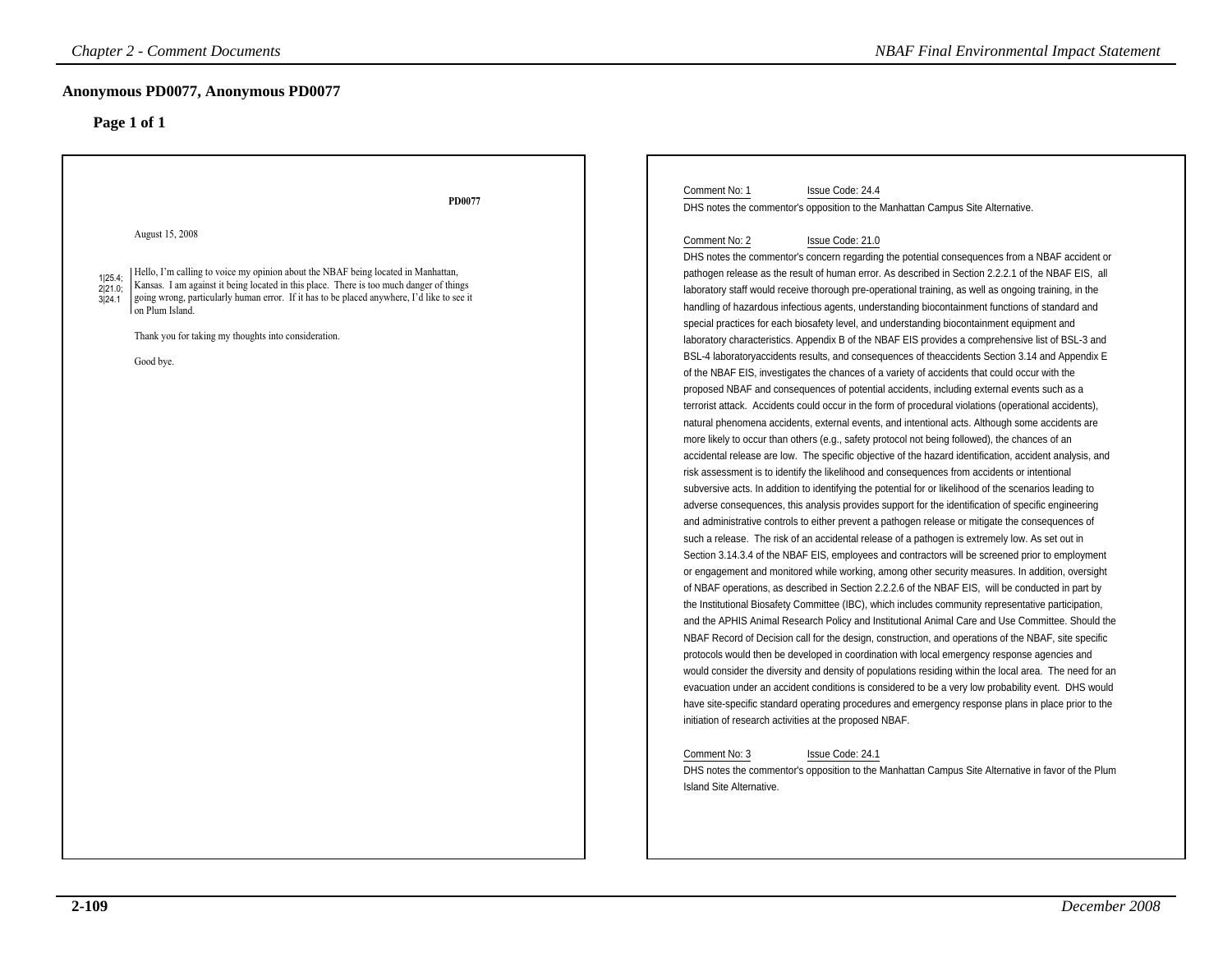| <b>Chapter 2 - Comment Documents</b>                                                                                                                                                                                                                                                                                                                                                                                                                                                                                                                                                                                                                                                                                                                                                                                                                                                                                                                                                                                                                                                                                                                                                                                                                                                                                                                                                                                  | <b>NBAF Final Environmental Impact Statement</b>                                                                                                                                                                                                                                                                                                                                                                                                                                                                                                                                                                                                                                                                                                                                                                                                                                                                                                                                                                                                                                                                                                                                                                                                                                                                                                                                                                                                                                                                                                                                                                                                                                                                                                                                                                                                                                                                                                                                                                                                                                                                                                                                                                                                                                                                                                                                                                                                                                                                                                                                                                                                                                                                                                                                                                                                                                                                                                                                                                                                                                                                                                                                                                                           |
|-----------------------------------------------------------------------------------------------------------------------------------------------------------------------------------------------------------------------------------------------------------------------------------------------------------------------------------------------------------------------------------------------------------------------------------------------------------------------------------------------------------------------------------------------------------------------------------------------------------------------------------------------------------------------------------------------------------------------------------------------------------------------------------------------------------------------------------------------------------------------------------------------------------------------------------------------------------------------------------------------------------------------------------------------------------------------------------------------------------------------------------------------------------------------------------------------------------------------------------------------------------------------------------------------------------------------------------------------------------------------------------------------------------------------|--------------------------------------------------------------------------------------------------------------------------------------------------------------------------------------------------------------------------------------------------------------------------------------------------------------------------------------------------------------------------------------------------------------------------------------------------------------------------------------------------------------------------------------------------------------------------------------------------------------------------------------------------------------------------------------------------------------------------------------------------------------------------------------------------------------------------------------------------------------------------------------------------------------------------------------------------------------------------------------------------------------------------------------------------------------------------------------------------------------------------------------------------------------------------------------------------------------------------------------------------------------------------------------------------------------------------------------------------------------------------------------------------------------------------------------------------------------------------------------------------------------------------------------------------------------------------------------------------------------------------------------------------------------------------------------------------------------------------------------------------------------------------------------------------------------------------------------------------------------------------------------------------------------------------------------------------------------------------------------------------------------------------------------------------------------------------------------------------------------------------------------------------------------------------------------------------------------------------------------------------------------------------------------------------------------------------------------------------------------------------------------------------------------------------------------------------------------------------------------------------------------------------------------------------------------------------------------------------------------------------------------------------------------------------------------------------------------------------------------------------------------------------------------------------------------------------------------------------------------------------------------------------------------------------------------------------------------------------------------------------------------------------------------------------------------------------------------------------------------------------------------------------------------------------------------------------------------------------------------------|
| Anonymous PD0082, Anonymous PD0082<br>Page 1 of 1                                                                                                                                                                                                                                                                                                                                                                                                                                                                                                                                                                                                                                                                                                                                                                                                                                                                                                                                                                                                                                                                                                                                                                                                                                                                                                                                                                     |                                                                                                                                                                                                                                                                                                                                                                                                                                                                                                                                                                                                                                                                                                                                                                                                                                                                                                                                                                                                                                                                                                                                                                                                                                                                                                                                                                                                                                                                                                                                                                                                                                                                                                                                                                                                                                                                                                                                                                                                                                                                                                                                                                                                                                                                                                                                                                                                                                                                                                                                                                                                                                                                                                                                                                                                                                                                                                                                                                                                                                                                                                                                                                                                                                            |
| <b>PD0082</b><br>August 15, 2008<br>Yes,<br>$125.2$ I'm calling in regard to the proposed site for the bio lab in Athens, Georgia. I actually am<br>someone that lives within about a 3 to 5 minute distance from the proposed site, and I<br>would like to strongly request that this particular site not be chosen.<br>I have lived in this neighborhood for about 17 years and have spent hours and hours<br>216.2<br>walking with my children and my grandchildren at the Botanical Gardens, which adjoins<br>that property, and have spent many times driving past that site which is a beautiful piece<br>of property with rolling hills and there's a horse farm that the University owns right there.<br>It's just a lovely piece of land and I am very concerned about the fact that there are so<br>3 21.2<br>many families and students that live close by to where the proposed facility would be and<br>the danger and risks involved to those of us that are neighbors.<br>It just seems like a project of this great dimension would be much better served to be in<br>4 5.0;<br>an area that is more desolate and wide open and barren in nature with no risks to, you<br>1 cont.<br>know, the surrounding community.<br>25.2<br>I know that there's a number of sites that are being proposed and I'm just very much<br>hoping that this is not going to be the site selected.<br>Anyway, thank you. | Comment No: 1<br>Issue Code: 25.2<br>DHS notes the commentor's opposition to the South Milledge Avenue Site Alternative.<br>Comment No: 2<br>Issue Code: 6.2<br>DHS notes the commentor's concern regarding the visual effects of the NBAF at the South Milledge<br>Avenue Site, which are described in Section 3.2.3 of the NBAF EIS. DHS recognizes that the NBAF<br>would be a distinctive visible feature and would alter the viewshed of the area.<br>Comment No: 3<br>Issue Code: 21.2<br>DHS notes the commentor's concern regarding a potential accident during NBAF operations. Section<br>3.14 and Appendix E of the NBAF EIS, investigates the chances of a variety of accidents that could<br>occur with the proposed NBAF and consequences of potential accidents, Accidents could occur in<br>the form of procedural violations (operational accidents), natural phenomena accidents, external<br>events, and intentional acts. Although some accidents are more likely to occur than others (e.g.,<br>safety protocol not being followed), the chances of an accidental release based on human error are<br>low in large part due to the design and implementation of biocontainment safeguards in conjunction<br>with rigorous personnel training. The specific objective of the hazard identification, accident analysis,<br>and risk assessment is to identify the likelihood and consequences from accidents or intentional<br>subversive acts. In addition to identifying the potential for or likelihood of the scenarios leading to<br>adverse consequences, this analysis provides support for the identification of specific engineering<br>and administrative controls to either prevent a pathogen release or mitigate the consequences of<br>such a release. For example, as described in Section 2.2.2.1 of the NBAF EIS, all laboratory staff<br>would receive thorough pre-operational training, as well as ongoing training, in the handling of<br>hazardous infectious agents, understanding biocontainment functions of standard and special<br>practices for each biosafety level, and understanding biocontainment equipment and laboratory<br>characteristics. Training and inherent biocontainment safeguards reduce the likelihood of a release.<br>The risk of an accidental release of a pathogen is extremely low. Oversite of NBAF operations, as<br>described in Section 2.2.2.6 of the NBAF EIS, will be conducted in part by the Institutional Biosafety<br>Committee (IBC), which includes community representative participation, and the APHIS Animal<br>Research Policy and Institutional Animal Care and Use Committee.<br>Comment No: 4<br>Issue Code: 5.0<br>Other locations to construct the NBAF were considered in Section 2.4.3 of the NBAF EIS. These<br>alternatives were considered but eliminated from detailed study in the EIS based on the evaluation<br>criteria calling for proximity to research programs that could be linked to the NBAF mission and<br>proximity to a technical workforce. These alternatives included remote locations such as an island,<br>desert, or arctic habitat distant from populated areas or inhospitable to escaped animal hosts/vectors. |
|                                                                                                                                                                                                                                                                                                                                                                                                                                                                                                                                                                                                                                                                                                                                                                                                                                                                                                                                                                                                                                                                                                                                                                                                                                                                                                                                                                                                                       |                                                                                                                                                                                                                                                                                                                                                                                                                                                                                                                                                                                                                                                                                                                                                                                                                                                                                                                                                                                                                                                                                                                                                                                                                                                                                                                                                                                                                                                                                                                                                                                                                                                                                                                                                                                                                                                                                                                                                                                                                                                                                                                                                                                                                                                                                                                                                                                                                                                                                                                                                                                                                                                                                                                                                                                                                                                                                                                                                                                                                                                                                                                                                                                                                                            |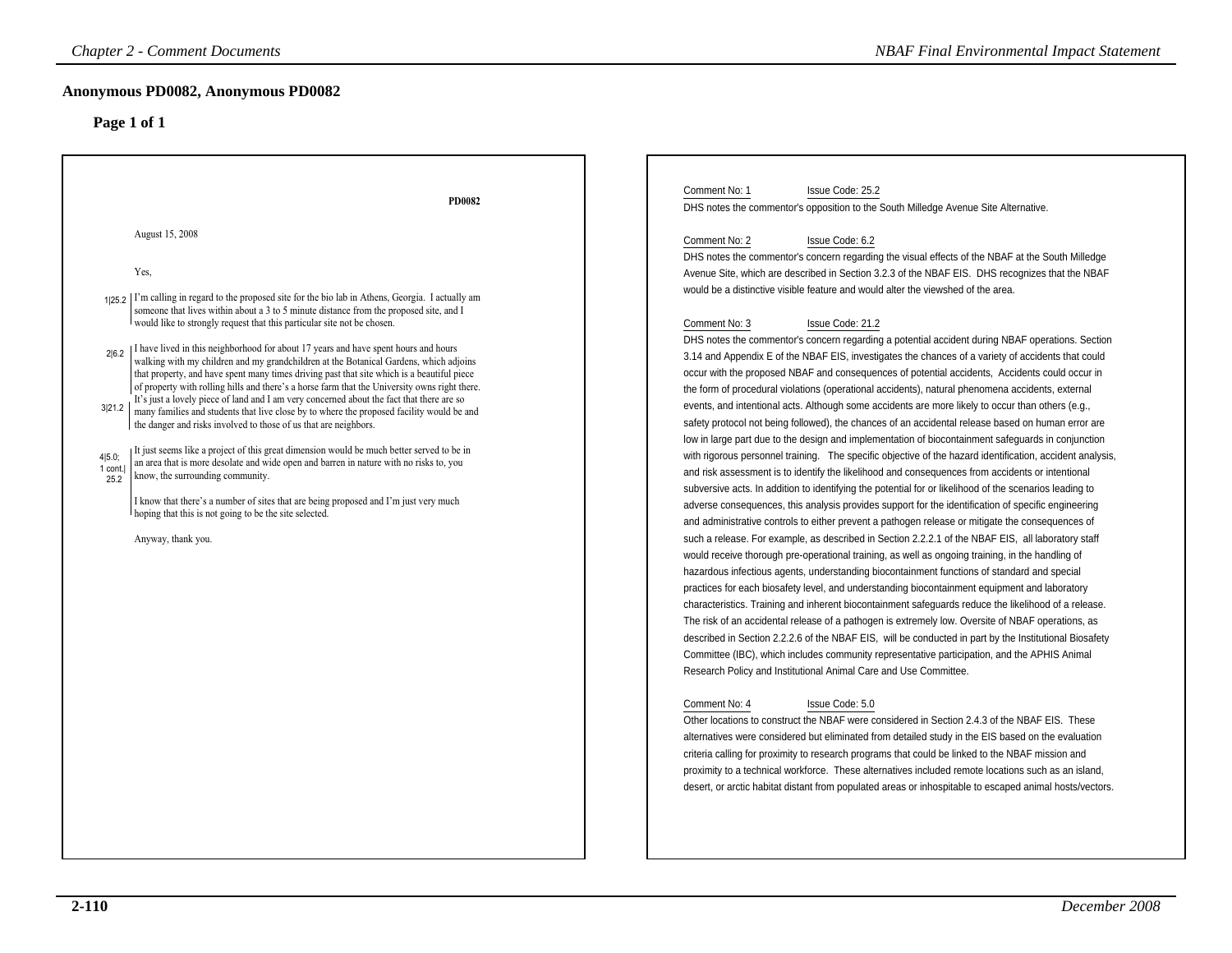| <b>Chapter 2 - Comment Documents</b>                                                                                                                                                                                                                                                                                                                                                                                                                                                                            | <b>NBAF Final Environmental Impact Statement</b>                                                                                                                                                                                                                                                                                                                                                                                                                                                                                                                                                                                                                                                                                                                                                                                                                                                                                                                                                                                                                                                                                                                                                                                                                                                                                                                                                                                                                                                                                                                                                                                                                                                                                                                                                                                                                                                                                                                                                                                                                                                                                                                           |
|-----------------------------------------------------------------------------------------------------------------------------------------------------------------------------------------------------------------------------------------------------------------------------------------------------------------------------------------------------------------------------------------------------------------------------------------------------------------------------------------------------------------|----------------------------------------------------------------------------------------------------------------------------------------------------------------------------------------------------------------------------------------------------------------------------------------------------------------------------------------------------------------------------------------------------------------------------------------------------------------------------------------------------------------------------------------------------------------------------------------------------------------------------------------------------------------------------------------------------------------------------------------------------------------------------------------------------------------------------------------------------------------------------------------------------------------------------------------------------------------------------------------------------------------------------------------------------------------------------------------------------------------------------------------------------------------------------------------------------------------------------------------------------------------------------------------------------------------------------------------------------------------------------------------------------------------------------------------------------------------------------------------------------------------------------------------------------------------------------------------------------------------------------------------------------------------------------------------------------------------------------------------------------------------------------------------------------------------------------------------------------------------------------------------------------------------------------------------------------------------------------------------------------------------------------------------------------------------------------------------------------------------------------------------------------------------------------|
| Anonymous PD0083, Anonymous PD0083<br>Page 1 of 1                                                                                                                                                                                                                                                                                                                                                                                                                                                               |                                                                                                                                                                                                                                                                                                                                                                                                                                                                                                                                                                                                                                                                                                                                                                                                                                                                                                                                                                                                                                                                                                                                                                                                                                                                                                                                                                                                                                                                                                                                                                                                                                                                                                                                                                                                                                                                                                                                                                                                                                                                                                                                                                            |
| PD0083                                                                                                                                                                                                                                                                                                                                                                                                                                                                                                          | Comment No: 1<br>Issue Code: 25.4<br>DHS notes the commentor's opposition to the Manhattan Campus Site Alternative.                                                                                                                                                                                                                                                                                                                                                                                                                                                                                                                                                                                                                                                                                                                                                                                                                                                                                                                                                                                                                                                                                                                                                                                                                                                                                                                                                                                                                                                                                                                                                                                                                                                                                                                                                                                                                                                                                                                                                                                                                                                        |
| August 16, 2008<br>Hello,<br>I live in Manhattan, Kansas. I am against having the NBAF located here. I feel like the<br>1 25.4;<br>safety is not guaranteed. I do not want to ruin the place I live, where everything I own<br>2 21.4<br>centers.<br>My children live here. My grandchildren live here. My job is here. My home is here. I<br>want to protect what we have. I do not trust that what is planned and expected to be built<br>lis fail safe, and I don't want my life to be ruined.<br>Thank you. | Comment No: 2<br>Issue Code: 21.4<br>DHS acknowledges commentor's concern about safety. Section 3.14 and Appendix E of the NBAF<br>EIS, investigates the chances of a variety of accidents that could occur with the proposed NBAF and<br>consequences of potential accidents, Accidents could occur in the form of procedural violations<br>(operational accidents), natural phenomena accidents, external events, and intentional acts. Although<br>some accidents are more likely to occur than others (e.g., safety protocol not being followed), the<br>chances of an accidental release based on human error are low in large part due to the design and<br>implementation of biocontainment safeguards in conjunction with rigorous personnel training. The<br>specific objective of the hazard identification, accident analysis, and risk assessment is to identify the<br>likelihood and consequences from accidents or intentional subversive acts. In addition to identifying<br>the potential for or likelihood of the scenarios leading to adverse consequences, this analysis<br>provides support for the identification of specific engineering and administrative controls to either<br>prevent a pathogen release or mitigate the consequences of such a release. For example, as<br>described in Section 2.2.2.1 of the NBAF EIS, all laboratory staff would receive thorough pre-<br>operational training, as well as ongoing training, in the handling of hazardous infectious agents,<br>understanding biocontainment functions of standard and special practices for each biosafety level,<br>and understanding biocontainment equipment and laboratory characteristics. Training and inherent<br>biocontainment safeguards reduce the likelihood of a release. The risk of an accidental release of a<br>pathogen is extremely low. Oversight of NBAF operations, as described in Section 2.2.2.6 of the<br>NBAF EIS, will be conducted in part by the Institutional Biosafety Committee (IBC), which includes<br>community representative participation, and the APHIS Animal Research Policy and Institutional<br>Animal Care and Use Committee. |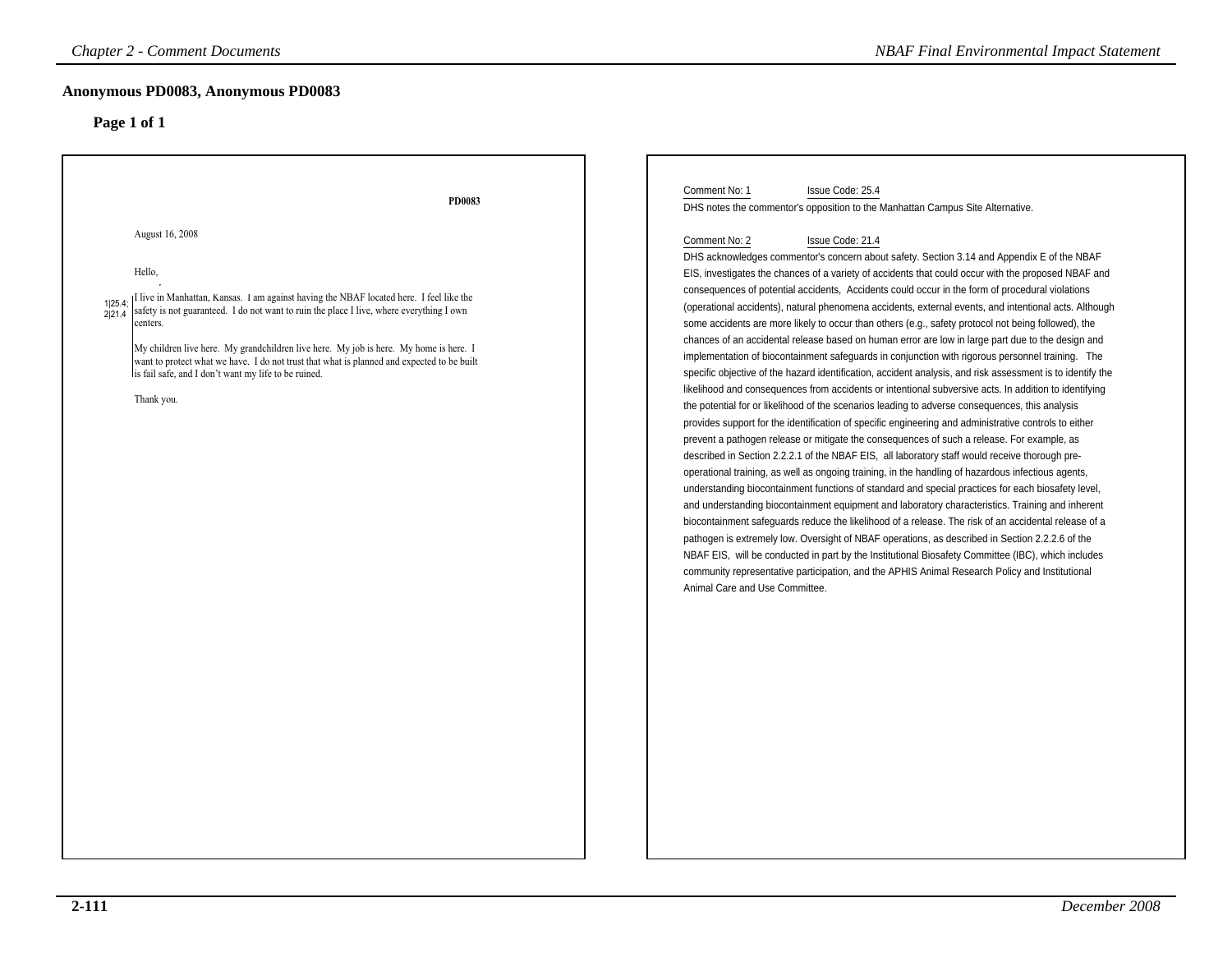| <b>Chapter 2 - Comment Documents</b>                                                                                                                                                                                                                                                                                                                                                                                                                                                                                                                     | <b>NBAF Final Environmental Impact Statement</b>                                                                                                                                                                                                                                                                                                                                                                                                                                                                                                                                                                                                                                                                                                                                                                                                                                                                                                                                                                                                                                                                                                                                                                                                                                                                                                                                                                                                                                                                                                                                                                                                                                                                                                                                                                                                                                                                                                                                                                                                                                                                                                                                                                                                                                                                                                                                                                                                                                                                                                                                                                                                                                                                                                                                                                                                                                                                                                                                                                                          |
|----------------------------------------------------------------------------------------------------------------------------------------------------------------------------------------------------------------------------------------------------------------------------------------------------------------------------------------------------------------------------------------------------------------------------------------------------------------------------------------------------------------------------------------------------------|-------------------------------------------------------------------------------------------------------------------------------------------------------------------------------------------------------------------------------------------------------------------------------------------------------------------------------------------------------------------------------------------------------------------------------------------------------------------------------------------------------------------------------------------------------------------------------------------------------------------------------------------------------------------------------------------------------------------------------------------------------------------------------------------------------------------------------------------------------------------------------------------------------------------------------------------------------------------------------------------------------------------------------------------------------------------------------------------------------------------------------------------------------------------------------------------------------------------------------------------------------------------------------------------------------------------------------------------------------------------------------------------------------------------------------------------------------------------------------------------------------------------------------------------------------------------------------------------------------------------------------------------------------------------------------------------------------------------------------------------------------------------------------------------------------------------------------------------------------------------------------------------------------------------------------------------------------------------------------------------------------------------------------------------------------------------------------------------------------------------------------------------------------------------------------------------------------------------------------------------------------------------------------------------------------------------------------------------------------------------------------------------------------------------------------------------------------------------------------------------------------------------------------------------------------------------------------------------------------------------------------------------------------------------------------------------------------------------------------------------------------------------------------------------------------------------------------------------------------------------------------------------------------------------------------------------------------------------------------------------------------------------------------------------|
| Anonymous PD0084, Anonymous PD0084<br>Page 1 of 1                                                                                                                                                                                                                                                                                                                                                                                                                                                                                                        |                                                                                                                                                                                                                                                                                                                                                                                                                                                                                                                                                                                                                                                                                                                                                                                                                                                                                                                                                                                                                                                                                                                                                                                                                                                                                                                                                                                                                                                                                                                                                                                                                                                                                                                                                                                                                                                                                                                                                                                                                                                                                                                                                                                                                                                                                                                                                                                                                                                                                                                                                                                                                                                                                                                                                                                                                                                                                                                                                                                                                                           |
| <b>PD0084</b><br>August 16, 2008<br>Hello,<br>125.4 I would like to comment on the NBAF in Manhattan, Kansas. I am a producer of<br>agriculture in that area and I do not want to see it located in Manhattan.<br>$2 21.4 $ I think the risk is too great, especially since we're close to Fort Riley military reservation.<br>We've already got a target on our backs for being next to them, and I'd really hate to see<br>another one put there.<br>Please think of the agriculture producers in this area and the risks that they run.<br>Thank you. | Comment No: 1<br>Issue Code: 25.4<br>DHS notes the commentor's opposition to the Manhattan Campus Site Alternative.<br>Comment No: 2<br>Issue Code: 21.4<br>DHS notes the commentor's concerns regarding the risk of a potential accident or terrorist event. The<br>NBAF would be designed, constructed, and operated to ensure the maximum level of public safety<br>and to fulfill all necessary requirements to protect the environment. As described in Chapter 3 and<br>summarized in Section 2.5 of the NBAF EIS, the impacts of activities during normal operations at any<br>of the six site alternatives would likely be minor. Section 3.14 and Appendix E of the NBAF EIS,<br>investigates the chances of a variety of accidents that could occur with the proposed NBAF and<br>consequences of potential accidents, Accidents could occur in the form of procedural violations<br>(operational accidents), natural phenomena accidents, external events, and intentional acts. Although<br>some accidents are more likely to occur than others (e.g., safety protocol not being followed), the<br>chances of an accidental release are low. %Appendix B to the NBAF EIS describes biocontainment<br>lapses and laboratory acquired infections in the United States and world-wide. Laboratory-acquired<br>infections have not been shown to be a threat to the community at large. Should the NBAF Record of<br>Decision call for the design, construction, and operations of the NBAF then site specific protocols<br>would be developed, in coordination with local emergency response agencies that would consider the<br>diversity and density of populations residing within the local area. DHS would have site-specific<br>standard operating procedures and response plans in place prior to the initiation of research activities<br>at the proposed NBAF. Section 3.14 of the NBAF EIS, addresses accident scenarios, including<br>external events such as a terrorist attack. A separate Threat and Risk Assessment (designated as<br>For Official Use Only) (TRA) was developed outside of the EIS process in accordance with the<br>requirements stipulated in federal regulations. The purpose of the TRA was to identify potential<br>vulnerabilities and weaknesses associated with the NBAF and are used to recommend the most<br>prudent measures to establish a reasonable level of risk for the security of operations of the NBAF<br>and public safety. Because of the importance of the NBAF mission and the associated work with<br>potential high-consequence biological pathogens, critical information related to the potential for<br>adverse consequences as a result of intentional acts has been incorporated into the NEPA process.<br>Security would be provided by a series of fencing, security cameras, and protocols. In addition, a<br>dedicated security force would be present on-site. Additional security could be provided via<br>cooperation with local law enforcement agencies. |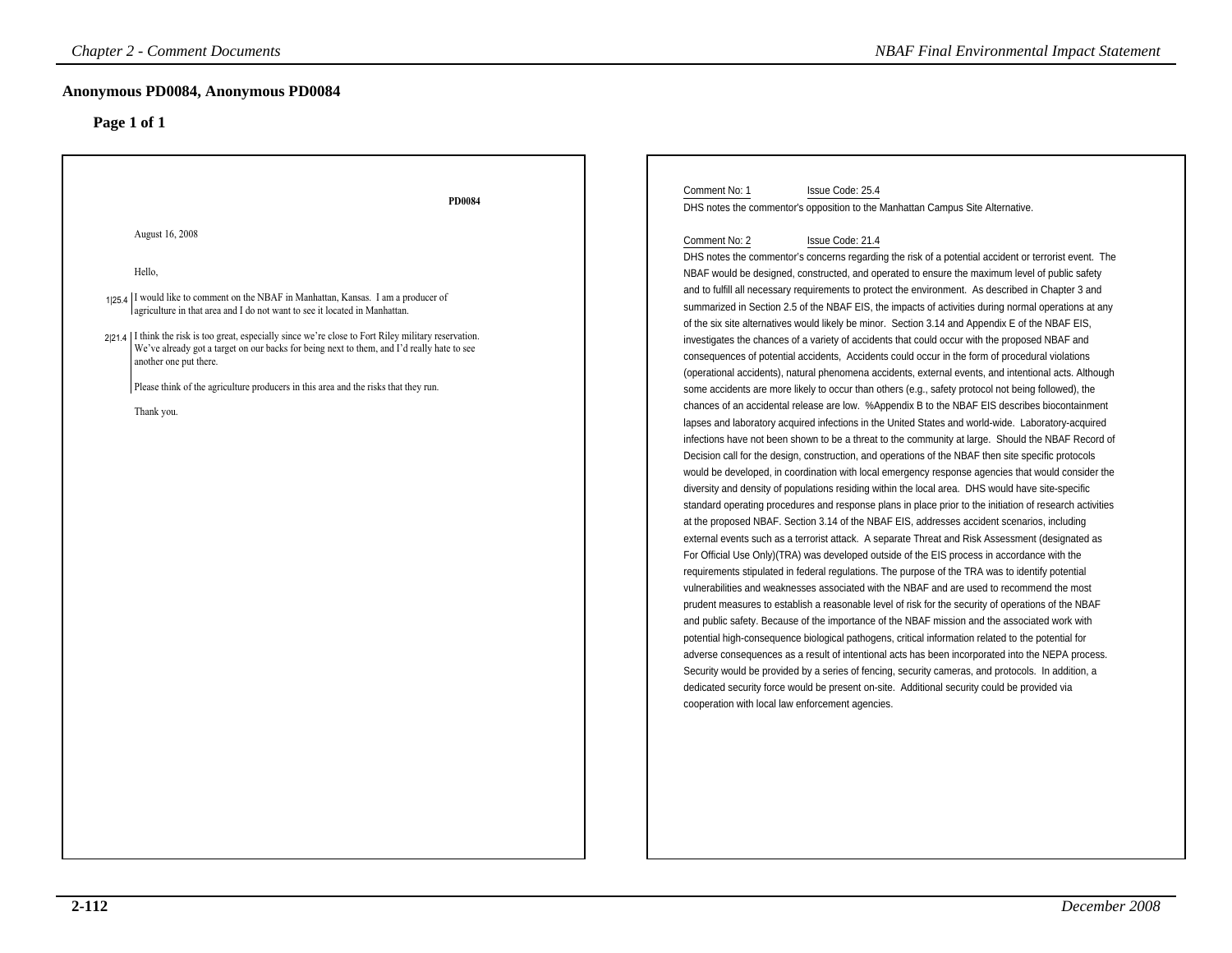| <b>Chapter 2 - Comment Documents</b>                                                                                                                                       | <b>NBAF Final Environmental Impact Statement</b>                                                                    |
|----------------------------------------------------------------------------------------------------------------------------------------------------------------------------|---------------------------------------------------------------------------------------------------------------------|
| Anonymous PD0090, Anonymous PD0090<br>Page 1 of 1                                                                                                                          |                                                                                                                     |
| PD0090                                                                                                                                                                     | Comment No: 1<br>Issue Code: 25.4<br>DHS notes the commentor's opposition to the Manhattan Campus Site Alternative. |
| August 18, 2008                                                                                                                                                            |                                                                                                                     |
| $\rm{Hi},$                                                                                                                                                                 |                                                                                                                     |
| $1 25.4$  I would like to voice my opposition against the bio science lab that's proposed to be located in Manhattan, Kansas, and I'm a resident of Junction City, Kansas. |                                                                                                                     |
| Thank you.                                                                                                                                                                 |                                                                                                                     |
|                                                                                                                                                                            |                                                                                                                     |
|                                                                                                                                                                            |                                                                                                                     |
|                                                                                                                                                                            |                                                                                                                     |
|                                                                                                                                                                            |                                                                                                                     |
|                                                                                                                                                                            |                                                                                                                     |
|                                                                                                                                                                            |                                                                                                                     |
|                                                                                                                                                                            |                                                                                                                     |
|                                                                                                                                                                            |                                                                                                                     |
|                                                                                                                                                                            |                                                                                                                     |
|                                                                                                                                                                            |                                                                                                                     |
|                                                                                                                                                                            |                                                                                                                     |
|                                                                                                                                                                            |                                                                                                                     |
|                                                                                                                                                                            |                                                                                                                     |
|                                                                                                                                                                            |                                                                                                                     |
|                                                                                                                                                                            |                                                                                                                     |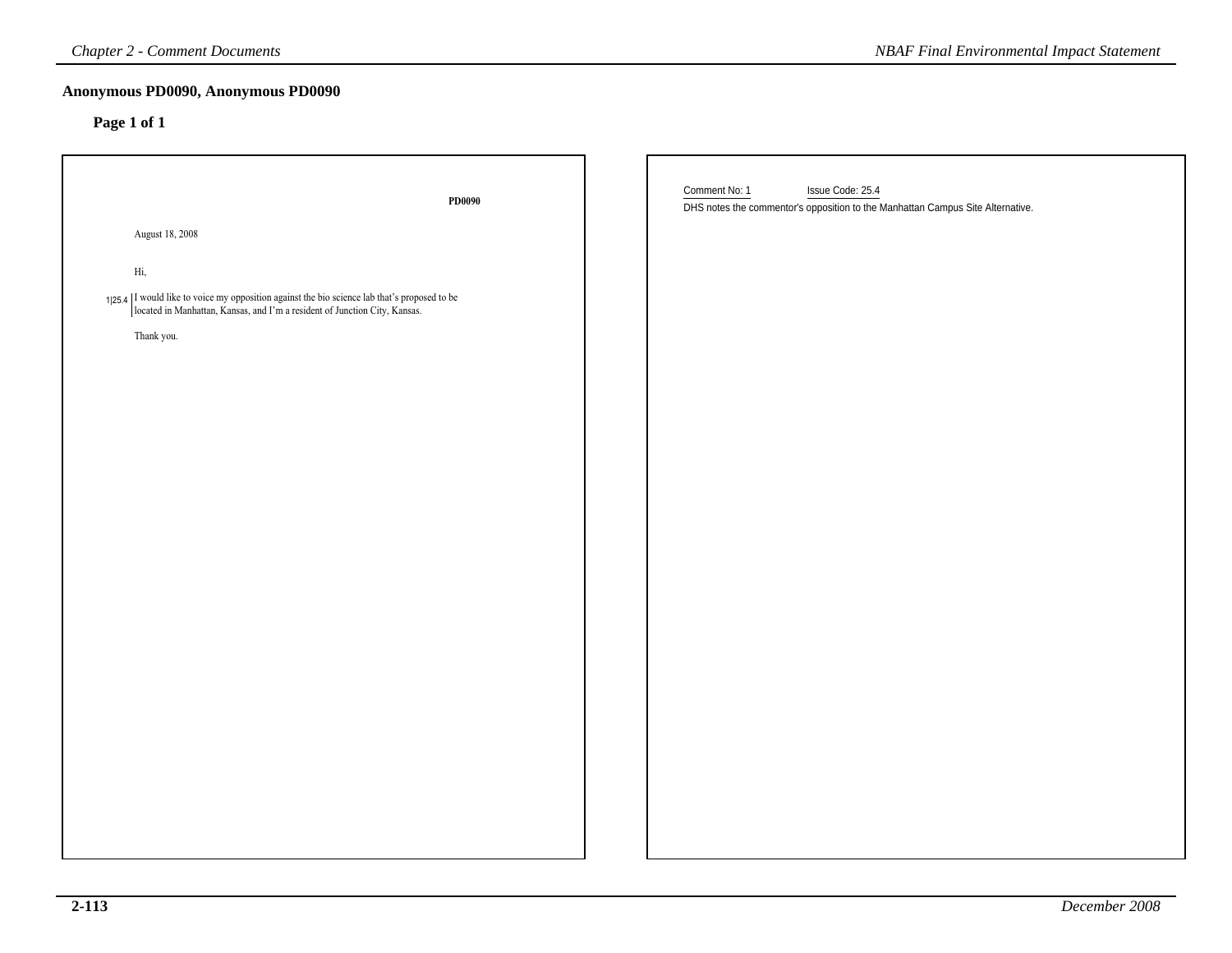| <b>Chapter 2 - Comment Documents</b>                                                                                                                                                                                                                                                                                                                                                                                                                                                                                                                                                                                                                                                                                                               | <b>NBAF Final Environmental Impact Statement</b>                                                                                                                                                                                                                                                                                                                                                                                                                                                                                                                                                                                                                                                                                                                                                                                                                                                                                                                                                                                                                                                                                                                                                                                                                                                                                                                                                                                                                                                                                                                                                                                                                                                                                                                                                                                                                                                                                                                                                                                                                                                                                                                                                                                                                                                                                                                                                                                                                                                                                                                                                                                                                                                                                                                                                                                                                                                                                                                                                                                                                                                                                                   |
|----------------------------------------------------------------------------------------------------------------------------------------------------------------------------------------------------------------------------------------------------------------------------------------------------------------------------------------------------------------------------------------------------------------------------------------------------------------------------------------------------------------------------------------------------------------------------------------------------------------------------------------------------------------------------------------------------------------------------------------------------|----------------------------------------------------------------------------------------------------------------------------------------------------------------------------------------------------------------------------------------------------------------------------------------------------------------------------------------------------------------------------------------------------------------------------------------------------------------------------------------------------------------------------------------------------------------------------------------------------------------------------------------------------------------------------------------------------------------------------------------------------------------------------------------------------------------------------------------------------------------------------------------------------------------------------------------------------------------------------------------------------------------------------------------------------------------------------------------------------------------------------------------------------------------------------------------------------------------------------------------------------------------------------------------------------------------------------------------------------------------------------------------------------------------------------------------------------------------------------------------------------------------------------------------------------------------------------------------------------------------------------------------------------------------------------------------------------------------------------------------------------------------------------------------------------------------------------------------------------------------------------------------------------------------------------------------------------------------------------------------------------------------------------------------------------------------------------------------------------------------------------------------------------------------------------------------------------------------------------------------------------------------------------------------------------------------------------------------------------------------------------------------------------------------------------------------------------------------------------------------------------------------------------------------------------------------------------------------------------------------------------------------------------------------------------------------------------------------------------------------------------------------------------------------------------------------------------------------------------------------------------------------------------------------------------------------------------------------------------------------------------------------------------------------------------------------------------------------------------------------------------------------------------|
| Anonymous PD0095, Anonymous PD0095<br>Page 1 of 1                                                                                                                                                                                                                                                                                                                                                                                                                                                                                                                                                                                                                                                                                                  |                                                                                                                                                                                                                                                                                                                                                                                                                                                                                                                                                                                                                                                                                                                                                                                                                                                                                                                                                                                                                                                                                                                                                                                                                                                                                                                                                                                                                                                                                                                                                                                                                                                                                                                                                                                                                                                                                                                                                                                                                                                                                                                                                                                                                                                                                                                                                                                                                                                                                                                                                                                                                                                                                                                                                                                                                                                                                                                                                                                                                                                                                                                                                    |
| PD0095<br>August 18, 2008<br>1 25.4<br>I am calling to comment on the NBAF facility for Manhattan, Kansas. As a resident in<br>Riley County, I am opposed to having such a facility located at this present site.<br>2 21.4<br>My concern is the safety issue and what happens if pathogens are released into the<br>community. We are in the middle of a large cattle industry and livestock production area,<br>and I have great concerns about that possibility in spite of all the reassurances of safety.<br>3 24.1<br>I remain concerned and would like to see the facility remain on Plum Island whereor<br>some other island location where there is somewhat of a safety barrier that's already<br>geographically in place.<br>Thank you. | Comment No: 1<br>Issue Code: 25.4<br>DHS notes the commentor's opposition to the Manhattan Campus Site Alternative in favor of the Plum<br>Island Site Alternative.<br>Comment No: 2<br>Issue Code: 21.4<br>DHS notes the commentor's concern about safety and livestock. Section 3.14 and Appendix E of the<br>NBAF EIS investigate the chances of a variety of accidents that could occur with the proposed NBAF<br>and human health consequences of potential accidents, Modern biosafety laboratories can be safely<br>operated in populated areas. State-of-the-art biocontainment facilities such as the Centers for<br>Disease Control and Prevention in downtown Atlanta, Georgia employ modern biocontainment<br>technologies and safety protocols, such as would be employed in the design, construction, and<br>operation of NBAF.<br>Accidents could occur in the form of procedural violations (operational accidents), natural phenomena<br>accidents, external events, and intentional acts. Although some accidents are more likely to occur<br>than others (e.g., safety protocol not being followed), the chances of an accidental release are low.<br>The specific objective of the hazard identification, accident analysis, and risk assessment is to identify<br>the likelihood and consequences from accidents or intentional subversive acts. In addition to<br>identifying the potential for or likelihood of the scenarios leading to adverse consequences, this<br>analysis provides support for the identification of specific engineering and administrative controls to<br>either prevent a pathogen release or mitigate the consequences of such a release. The risk of an<br>accidental release of a pathogen is extremely low. The risk of an accidental release of a pathogen is<br>extremely low, but the economic effect would be significant for all sites. As described in Section<br>3.10.9, the economic impact of an outbreak of foot and mouth disease virus has been previously<br>studied and could result in a loss in the range of \$2.8 billion in the Plum Island region to \$4.2 billion in<br>the Manhattan, Kansas area over an extended period of time. The economic loss is mainly due to<br>potential foreign bans on U.S. livestock products. Although the effects of an outbreak of Rift Valley<br>fever virus on the national economy has not been as extensively studied, the potential economic loss<br>due to foreign bans on livestock could be similar to that of foot and mouth disease outbreak, while the<br>additional cost due to its effect on the human population could be as high as \$50 billion. There is little<br>economic data regarding the accidental or deliberate Nipah virus release. However, cost would be<br>expected to be much lower then a release of foot and mouth disease virus or Rift Valley fever virus<br>as the Nipah virus vector is not present in the western hemisphere.<br>Issue Code: 24.1<br>Comment No: 3<br>DHS notes the commentor's opposition to the Manhattan Campus Site Alternative in favor of the Plum<br>Island Site Alternative. |
|                                                                                                                                                                                                                                                                                                                                                                                                                                                                                                                                                                                                                                                                                                                                                    |                                                                                                                                                                                                                                                                                                                                                                                                                                                                                                                                                                                                                                                                                                                                                                                                                                                                                                                                                                                                                                                                                                                                                                                                                                                                                                                                                                                                                                                                                                                                                                                                                                                                                                                                                                                                                                                                                                                                                                                                                                                                                                                                                                                                                                                                                                                                                                                                                                                                                                                                                                                                                                                                                                                                                                                                                                                                                                                                                                                                                                                                                                                                                    |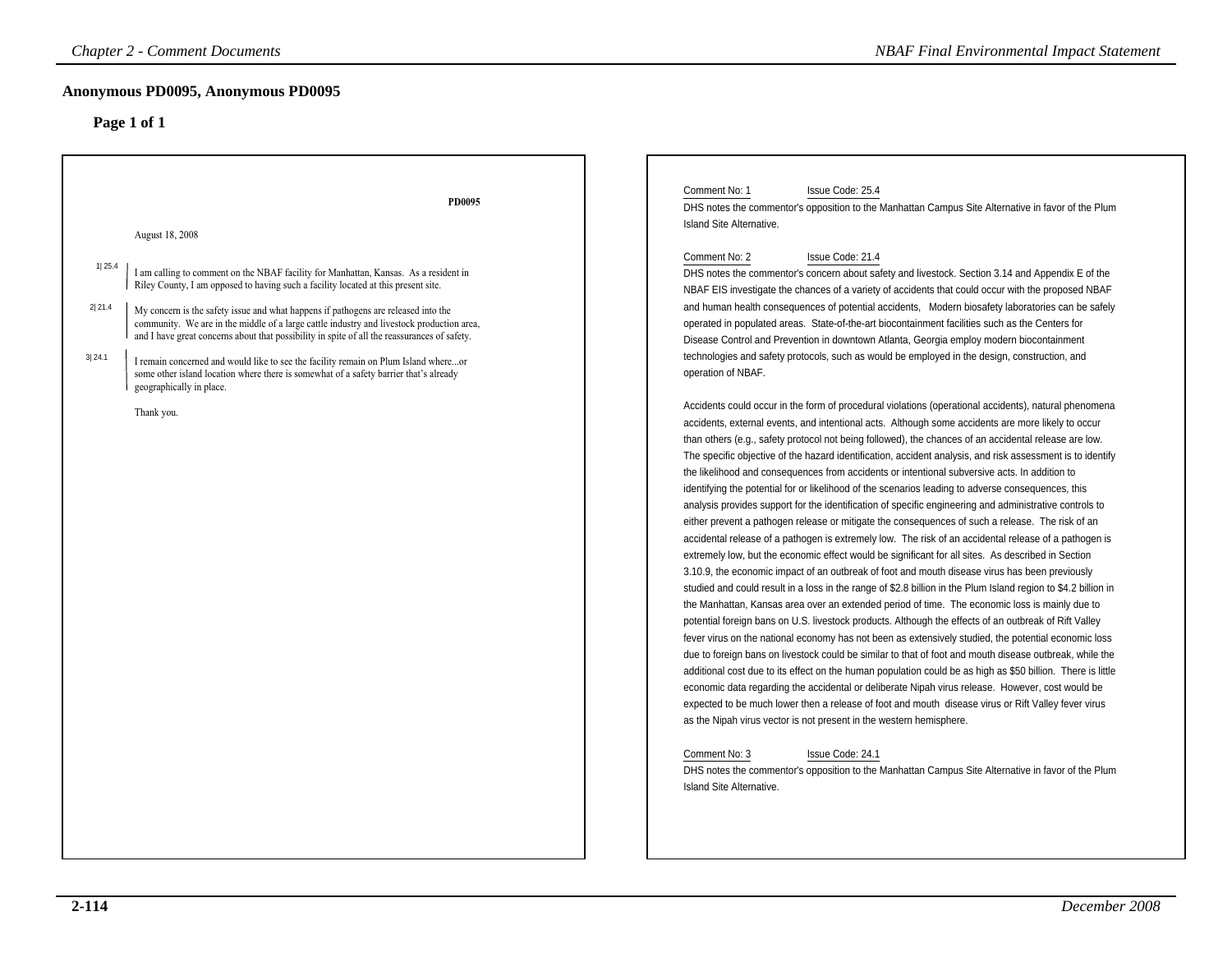| <b>Chapter 2 - Comment Documents</b>                                                                                                                                                                                                                                                                                                                                                                                                                                                                                                                                                                                                                                                                                                                                                                                                                                                                                                                                                                                                                                                                                                                                                                                                                                                                                                                                                                                           | <b>NBAF Final Environmental Impact Statement</b>                                                                                                                                                                                                                                                                                                                                                                                                                                                                                                                                                                                                                                                                                                                                                                                                                                                                                                                                                                                                                                                                                                                                                                                                                                                                                                                                                                                                                                                                                                                                                                                                                                                                                                                                                                                                                                                                                                                                                                                                                                                                                                                                                                                                                                                                                                                                                                                                                                                                                                                                                                                                                                                                                                                                                                                                                                                                                                                                                                                                                                                                                                                                                                                                                                                                                                                                                |
|--------------------------------------------------------------------------------------------------------------------------------------------------------------------------------------------------------------------------------------------------------------------------------------------------------------------------------------------------------------------------------------------------------------------------------------------------------------------------------------------------------------------------------------------------------------------------------------------------------------------------------------------------------------------------------------------------------------------------------------------------------------------------------------------------------------------------------------------------------------------------------------------------------------------------------------------------------------------------------------------------------------------------------------------------------------------------------------------------------------------------------------------------------------------------------------------------------------------------------------------------------------------------------------------------------------------------------------------------------------------------------------------------------------------------------|-------------------------------------------------------------------------------------------------------------------------------------------------------------------------------------------------------------------------------------------------------------------------------------------------------------------------------------------------------------------------------------------------------------------------------------------------------------------------------------------------------------------------------------------------------------------------------------------------------------------------------------------------------------------------------------------------------------------------------------------------------------------------------------------------------------------------------------------------------------------------------------------------------------------------------------------------------------------------------------------------------------------------------------------------------------------------------------------------------------------------------------------------------------------------------------------------------------------------------------------------------------------------------------------------------------------------------------------------------------------------------------------------------------------------------------------------------------------------------------------------------------------------------------------------------------------------------------------------------------------------------------------------------------------------------------------------------------------------------------------------------------------------------------------------------------------------------------------------------------------------------------------------------------------------------------------------------------------------------------------------------------------------------------------------------------------------------------------------------------------------------------------------------------------------------------------------------------------------------------------------------------------------------------------------------------------------------------------------------------------------------------------------------------------------------------------------------------------------------------------------------------------------------------------------------------------------------------------------------------------------------------------------------------------------------------------------------------------------------------------------------------------------------------------------------------------------------------------------------------------------------------------------------------------------------------------------------------------------------------------------------------------------------------------------------------------------------------------------------------------------------------------------------------------------------------------------------------------------------------------------------------------------------------------------------------------------------------------------------------------------------------------------|
| Anonymous PD0099, Anonymous PD0099<br>Page 1 of 1                                                                                                                                                                                                                                                                                                                                                                                                                                                                                                                                                                                                                                                                                                                                                                                                                                                                                                                                                                                                                                                                                                                                                                                                                                                                                                                                                                              |                                                                                                                                                                                                                                                                                                                                                                                                                                                                                                                                                                                                                                                                                                                                                                                                                                                                                                                                                                                                                                                                                                                                                                                                                                                                                                                                                                                                                                                                                                                                                                                                                                                                                                                                                                                                                                                                                                                                                                                                                                                                                                                                                                                                                                                                                                                                                                                                                                                                                                                                                                                                                                                                                                                                                                                                                                                                                                                                                                                                                                                                                                                                                                                                                                                                                                                                                                                                 |
| PD0099<br>August 19, 2008<br>I would like for you to oppose and not bring the new NBAF lab to Kansas at Kansas State<br>1 25.4<br>University. This creates a lot of danger if this is put on the land. In-land faces the U.S.,<br>2 21.0   and I think that the danger and the cost of having a disaster with it on the mainland would<br>far outweigh any advantage that could be gained locally or nationally.<br>Not only oppose this at Manhattan, but any in-land site, and let's keep it on Plum Island.<br>315.1<br>Our forefathers were smart enough to do this. Let's learn this from them and continue to<br>keep it where it has a little bit of confinement.<br>Also it would make a bigger risk for the mid-part of the U.S. if terrorists would happen to<br>4 21.4<br>attack with Kansas State University, and the Fort Riley, and also with the new lab in the<br>same area, they could wipe out the whole thing in one deal with a terrorist or somebody<br>that maybe would happen to get away with a little bit of the germs.<br>Also for the human diseases that could come from this and all that it would do to families<br>and the whole economy of the United States with the livestock if any of the foot mouth<br>disease or other diseases would get out.<br>3 cont.   So please continue to keep this on Plum Island for the safety of the whole United States<br>5.1<br>of America.<br>Thank you. | Comment No: 1<br>Issue Code: 25.4<br>DHS notes the commentor's opposition to the Manhattan Campus Site Alternative.<br>Comment No: 2<br>Issue Code: 21.0<br>DHS notes the commentor's opinion that the risks of siting and operating the NBAF at any of the<br>proposed mainland site would outweigh the advantages. Section 3.14 and Appendix E investigate<br>the chances of a variety of accidents that could occur with the proposed NBAF and consequences of<br>potential accidents, Although some accidents are more likely to occur than others (e.g., a safety<br>protocol not being followed as compared to an earthquake destroying the facility or a terrorist attack),<br>the analysis shows that the chances of a release of pathogens are low at every site. The specific<br>objective of the hazard identification, accident analysis, and risk assessment is to identify both the<br>likelihood of and the consequences from accidents or intentional acts that could result in a pathogen<br>release. In addition to identifying the potential for or likelihood of the scenarios leading to adverse<br>consequences, this analysis provides support for the identification of specific engineering and<br>administrative controls to either prevent a pathogen release or mitigate the consequences of such a<br>release. While the risk of an accidental release of a pathogen is extremely low, the economic effect<br>would be significant for all sites. Chapter 3, Section 3.14 and Appendix E of the NBAF EIS<br>investigate the chances of a variety of accidents that could occur with the proposed NBAF and<br>consequences of potential accidents, DHS cannot guarantee that the NBAF would never experience<br>an accident; however, the risk of an accidental release of a pathogen from the NBAF is extremely<br>low. The economic impact of an accidental release, including the impact on the livestock-related<br>industries, is presented in Section 3.10.9 and Appendix D. The major economic effect from an<br>accidental release of a pathogen would be a potential ban on all U.S. livestock products until the<br>country was determined to be disease-free.<br>Issue Code: 5.1<br>Comment No: 3<br>DHS notes the commentor's opposition to the five mainland site alternatives, in favor of the Plum<br>Island Site Alternative.<br>Issue Code: 21.4<br>Comment No: 4<br>DHS notes the commentor's concern that the NBAF would be a terrorist target. Section 3.14 of the<br>NBAF EIS addresses accident scenarios, including external events such as a terrorist attack. A<br>separate Threat and Risk Assessment (designated as For Official Use Only) (TRA) was developed<br>outside of the EIS process in accordance with the requirements stipulated in federal regulations. The<br>purpose of the TRA was to identify potential vulnerabilities and weaknesses associated with the<br>NBAF and are used to recommend the most prudent measures to establish a reasonable level of risk<br>for the security of operations of the NBAF and public safety. Because of the importance of the NBAF<br>mission and the associated work with potential high-consequence biological pathogens, critical<br>information related to the potential for adverse consequences as a result of intentional acts has been<br>incorporated into the NEPA process. |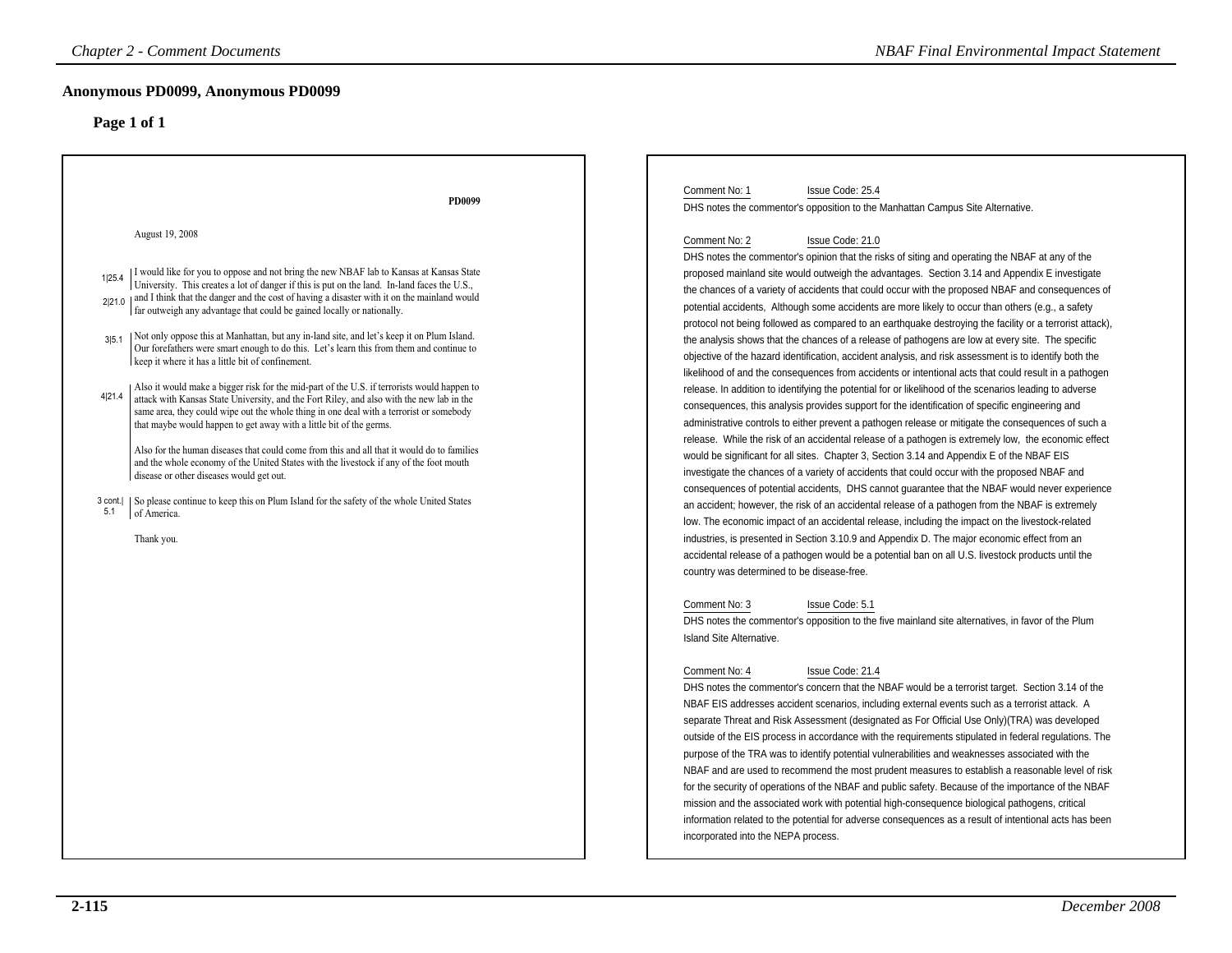| <b>Chapter 2 - Comment Documents</b>                                                                                                                                                                                                                                                                                                                                                                                                                                                                                                                                                                                                                                        | <b>NBAF Final Environmental Impact Statement</b>                                                                                                                                                                                                                                                                                                                                                                                                                                                                                                                                                                                                                                                                                                                                                                                                                                                                                                                                                                                                                                                                                                                                                                                                                                                                                                                                                                                                                                                                                                                                                                                                                                                                                                                                                                                                                                                                                                                                                                                                                                                                                                                                                                                                                                                                                                                               |
|-----------------------------------------------------------------------------------------------------------------------------------------------------------------------------------------------------------------------------------------------------------------------------------------------------------------------------------------------------------------------------------------------------------------------------------------------------------------------------------------------------------------------------------------------------------------------------------------------------------------------------------------------------------------------------|--------------------------------------------------------------------------------------------------------------------------------------------------------------------------------------------------------------------------------------------------------------------------------------------------------------------------------------------------------------------------------------------------------------------------------------------------------------------------------------------------------------------------------------------------------------------------------------------------------------------------------------------------------------------------------------------------------------------------------------------------------------------------------------------------------------------------------------------------------------------------------------------------------------------------------------------------------------------------------------------------------------------------------------------------------------------------------------------------------------------------------------------------------------------------------------------------------------------------------------------------------------------------------------------------------------------------------------------------------------------------------------------------------------------------------------------------------------------------------------------------------------------------------------------------------------------------------------------------------------------------------------------------------------------------------------------------------------------------------------------------------------------------------------------------------------------------------------------------------------------------------------------------------------------------------------------------------------------------------------------------------------------------------------------------------------------------------------------------------------------------------------------------------------------------------------------------------------------------------------------------------------------------------------------------------------------------------------------------------------------------------|
| Anonymous PD0104, Anonymous PD0104                                                                                                                                                                                                                                                                                                                                                                                                                                                                                                                                                                                                                                          |                                                                                                                                                                                                                                                                                                                                                                                                                                                                                                                                                                                                                                                                                                                                                                                                                                                                                                                                                                                                                                                                                                                                                                                                                                                                                                                                                                                                                                                                                                                                                                                                                                                                                                                                                                                                                                                                                                                                                                                                                                                                                                                                                                                                                                                                                                                                                                                |
| Page 1 of 1                                                                                                                                                                                                                                                                                                                                                                                                                                                                                                                                                                                                                                                                 |                                                                                                                                                                                                                                                                                                                                                                                                                                                                                                                                                                                                                                                                                                                                                                                                                                                                                                                                                                                                                                                                                                                                                                                                                                                                                                                                                                                                                                                                                                                                                                                                                                                                                                                                                                                                                                                                                                                                                                                                                                                                                                                                                                                                                                                                                                                                                                                |
| PD0104                                                                                                                                                                                                                                                                                                                                                                                                                                                                                                                                                                                                                                                                      | Comment No: 1<br>Issue Code: 25.4<br>DHS notes the commentor's opposition to the Manhattan Campus Site Alternative.                                                                                                                                                                                                                                                                                                                                                                                                                                                                                                                                                                                                                                                                                                                                                                                                                                                                                                                                                                                                                                                                                                                                                                                                                                                                                                                                                                                                                                                                                                                                                                                                                                                                                                                                                                                                                                                                                                                                                                                                                                                                                                                                                                                                                                                            |
| August 19, 2008<br>Yes,<br>1 25.4   I was calling in regard to the possible site location of Manhattan, Kansas, Kansas State<br>University, and I would like to express the fact that I am not in favor of having it come to<br>our community.<br>I think that the whole area is a animal area and I think it's very unsafe to have something<br>2 21.4<br>to this degree in a area that could affect so much livestock at one time.<br>Not only could it affect the economy, it could affect our food supply and it would affect<br>the financial stability of all of the ranch and farmers in this area.<br>1 cont.    Please don't pick Manhattan.<br>25.4<br>Thank you. | Comment No: 2<br>Issue Code: 21.4<br>DHS notes the commentor's concerns regarding potential risks of NBAF to livestock, food supply, and<br>local farms. Section 3.14 of the NBAF EIS investigates the chances of a variety of accidents that<br>could occur with the proposed NBAF and consequences of potential accidents, Accidents could<br>occur in the form of procedural violations (operational accidents), natural phenomena accidents,<br>external events, and intentional acts. Although some accidents are more likely to occur than others<br>(e.g., safety protocol not being followed), the chances of an accidental release are low. The specific<br>objective of the hazard identification, accident analysis, and risk assessment is to identify the<br>likelihood and consequences from accidents or intentional subversive acts. In addition to identifying<br>the potential for or likelihood of the scenarios leading to adverse consequences, this analysis<br>provides support for the identification of specific engineering and administrative controls to either<br>prevent a pathogen release or mitigate the consequences of such a release. The risk of an<br>accidental release of a pathogen is extremely low, but the economic effect would be significant for all<br>sites. As described in Section 3.10.9, the economic impact of an outbreak of foot and mouth disease<br>virus has been previously studied and could result in a loss in the range of \$2.8 billion in the Plum<br>Island region to \$4.2 billion in the Manhattan, Kansas area over an extended period of time. The<br>economic loss is mainly due to foreign bans on U.S. livestock products. Although the effects of an<br>outbreak of Rift Valley Fever virus on the national economy has not been as extensively studied, the<br>potential economic loss due to foreign bans on livestock could be similar to that of foot and mouth<br>disease outbreak, while the additional cost due to its effect on the human population could be as high<br>as \$50 billion. There is little economic data regarding the accidental or deliberate Nipah virus<br>release. However, cost would be expected to be much lower then a release of foot and mouth<br>disease virus or Rift Valley fever virus as the Nipah virus vector is not present in the western<br>hemisphere. |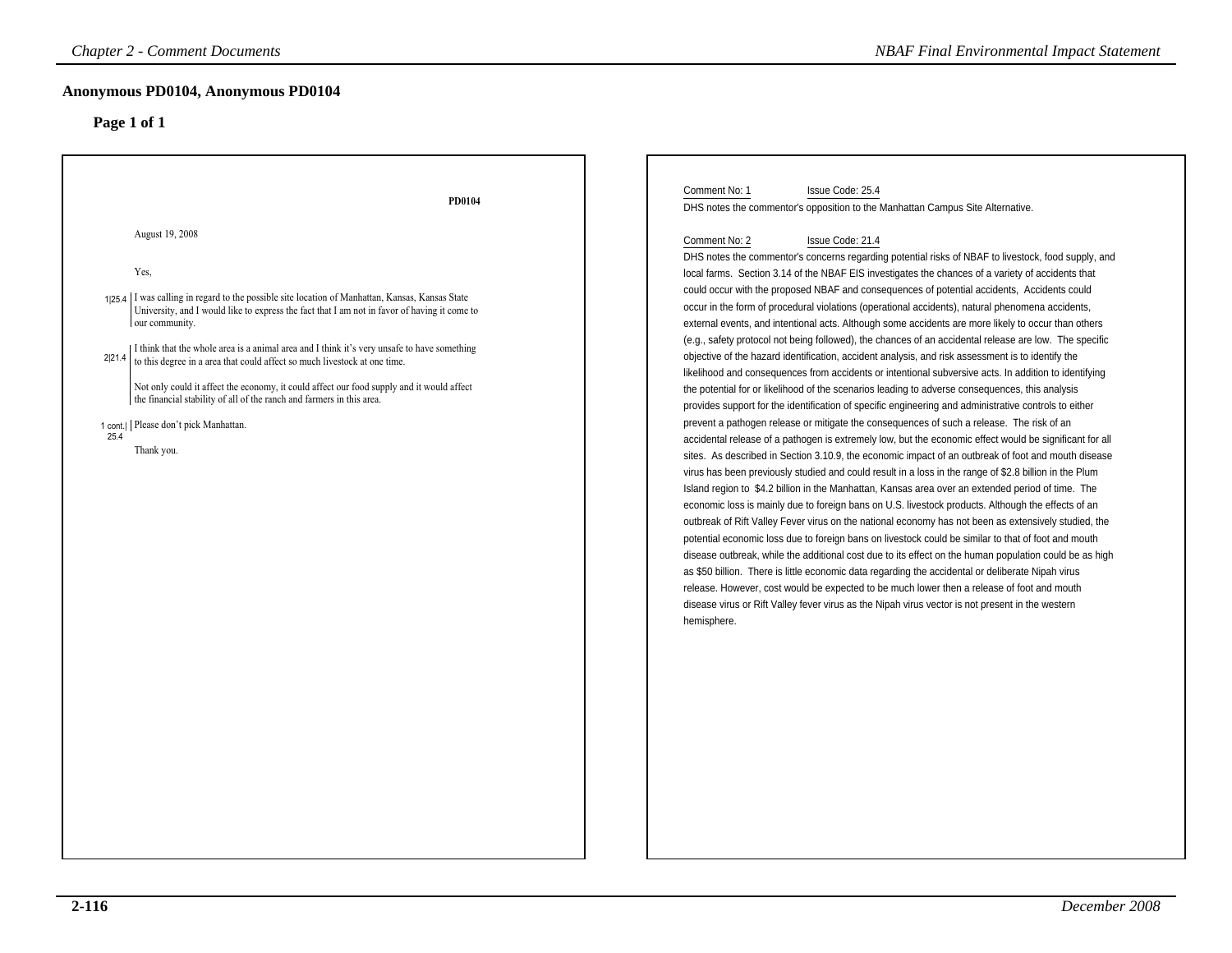| <b>Chapter 2 - Comment Documents</b>                                                                                | <b>NBAF Final Environmental Impact Statement</b>                                                    |
|---------------------------------------------------------------------------------------------------------------------|-----------------------------------------------------------------------------------------------------|
| Anonymous PD0105, Anonymous PD0105<br>Page 1 of 1                                                                   |                                                                                                     |
| PD0105                                                                                                              | Comment No: 1<br>Issue Code: 5.0<br>DHS notes the commentor's concerns regarding the NBAF location. |
| August 19, 2008                                                                                                     |                                                                                                     |
| $\Big $ I am calling to express my strong opposition to the location of the NBA (message ended by caller).<br>1 5.0 |                                                                                                     |
|                                                                                                                     |                                                                                                     |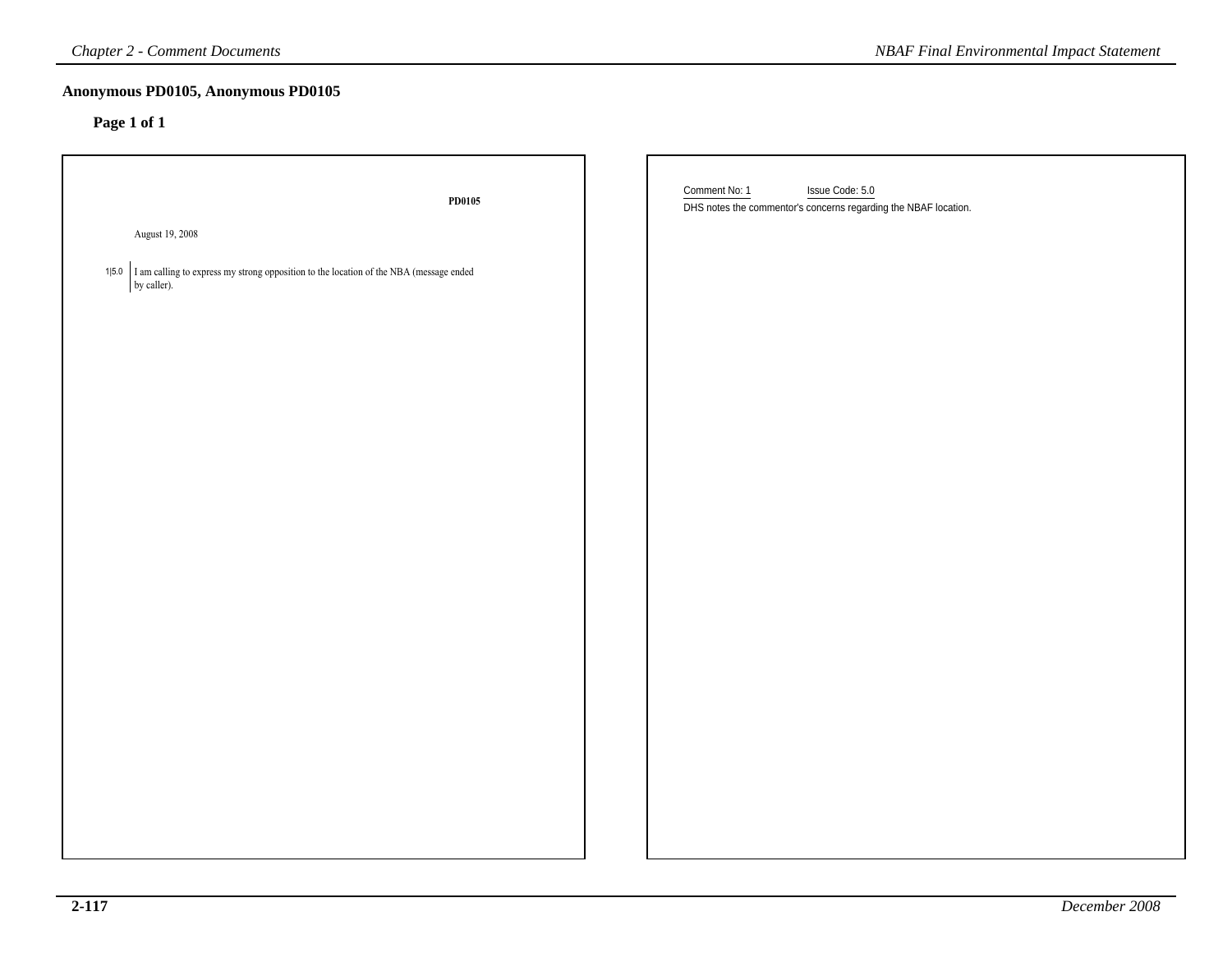| <b>Chapter 2 - Comment Documents</b>                                                                                                                                                                                                                                                                                                                                                                                                                                                                                                                                                                                                                                                                                                                                                                                             | <b>NBAF Final Environmental Impact Statement</b>                                                                                                                                                                                                                                                                                                                                                                                                                                                                                                                                                                                                                                                                                                                                                                                                                                                                                                                                                                                                                                                                                                                                                                                                                                                                                                                                                                                                                                                                                                                                                                                                                                                                                                                                                                                                                                                                              |
|----------------------------------------------------------------------------------------------------------------------------------------------------------------------------------------------------------------------------------------------------------------------------------------------------------------------------------------------------------------------------------------------------------------------------------------------------------------------------------------------------------------------------------------------------------------------------------------------------------------------------------------------------------------------------------------------------------------------------------------------------------------------------------------------------------------------------------|-------------------------------------------------------------------------------------------------------------------------------------------------------------------------------------------------------------------------------------------------------------------------------------------------------------------------------------------------------------------------------------------------------------------------------------------------------------------------------------------------------------------------------------------------------------------------------------------------------------------------------------------------------------------------------------------------------------------------------------------------------------------------------------------------------------------------------------------------------------------------------------------------------------------------------------------------------------------------------------------------------------------------------------------------------------------------------------------------------------------------------------------------------------------------------------------------------------------------------------------------------------------------------------------------------------------------------------------------------------------------------------------------------------------------------------------------------------------------------------------------------------------------------------------------------------------------------------------------------------------------------------------------------------------------------------------------------------------------------------------------------------------------------------------------------------------------------------------------------------------------------------------------------------------------------|
| Anonymous PD0112, Anonymous PD0112<br>Page 1 of 1                                                                                                                                                                                                                                                                                                                                                                                                                                                                                                                                                                                                                                                                                                                                                                                |                                                                                                                                                                                                                                                                                                                                                                                                                                                                                                                                                                                                                                                                                                                                                                                                                                                                                                                                                                                                                                                                                                                                                                                                                                                                                                                                                                                                                                                                                                                                                                                                                                                                                                                                                                                                                                                                                                                               |
| PD0112<br>August 19, 2008<br>I am voting no for the NBAF to come to Manhattan, Kansas. I do not believe it is<br>1 25.4<br>something that we need to have here in this town.<br>$\mid$ I think it should stay on Plum Island, New York. That way other citizens are protected from a catastrophe that might happen.<br>2 24.1<br>  Manhattan, Kansas has lots of young adults that do not need to be exposed to this kind of thing, if an accident were to happen. So, Manhattan, Kansas is not appropriateI do not<br>3 21.4<br>think, for this type of facility to be in.<br>1 cont.  I know you're looking for a big town, but this really is not a large town that would<br>25.4   support this kind of thing. And I just vote no for Manhattan, Kansas.<br>Please keep it in Plum Island.<br>2 cont.<br> 24.1<br>Thank you. | Comment No: 1<br>Issue Code: 25.4<br>DHS notes the commentor's opposition to the Manhattan Campus Site Alternative.<br>Comment No: 2<br>Issue Code: 24.1<br>DHS notes the commentor's support for the Plum Island Site Alternative based on safety concerns.<br>DHS believes that experience shows that facilities utilizing modern biocontainment technologies and<br>safety protocols, such as would be employed in the design, construction, and operation of the NBAF,<br>would enable the NBAF to be safely operated in populated areas such as Manhattan. An example is<br>the Centers for Disease Control and Prevention located in downtown Atlanta, Georgia.<br>Comment No: 3<br>Issue Code: 21.4<br>DHS notes the commentor's concern regarding the siting, construction and operation of the NBAF at<br>the proposed Manhattan, Kansas site. Section 3.14 investigates the chances of a variety of accidents<br>that could occur with the proposed NBAF and consequences of potential accidents, Accidents could<br>occur in the form of procedural violations (operational accidents), natural phenomena accidents,<br>external events, and intentional acts. Although some accidents are more likely to occur than others<br>(e.g., safety protocol not being followed), the chances of an accidental release are low. The specific<br>objective of the hazard identification, accident analysis, and risk assessment is to identify the<br>likelihood and consequences from accidents or intentional subversive acts. In addition to identifying<br>the potential for or likelihood of the scenarios leading to adverse consequences, this analysis<br>provides support for the identification of specific engineering and administrative controls to either<br>prevent a pathogen release or mitigate the consequences of such a release. The risk of an<br>accidental release of a pathogen is extremely low. |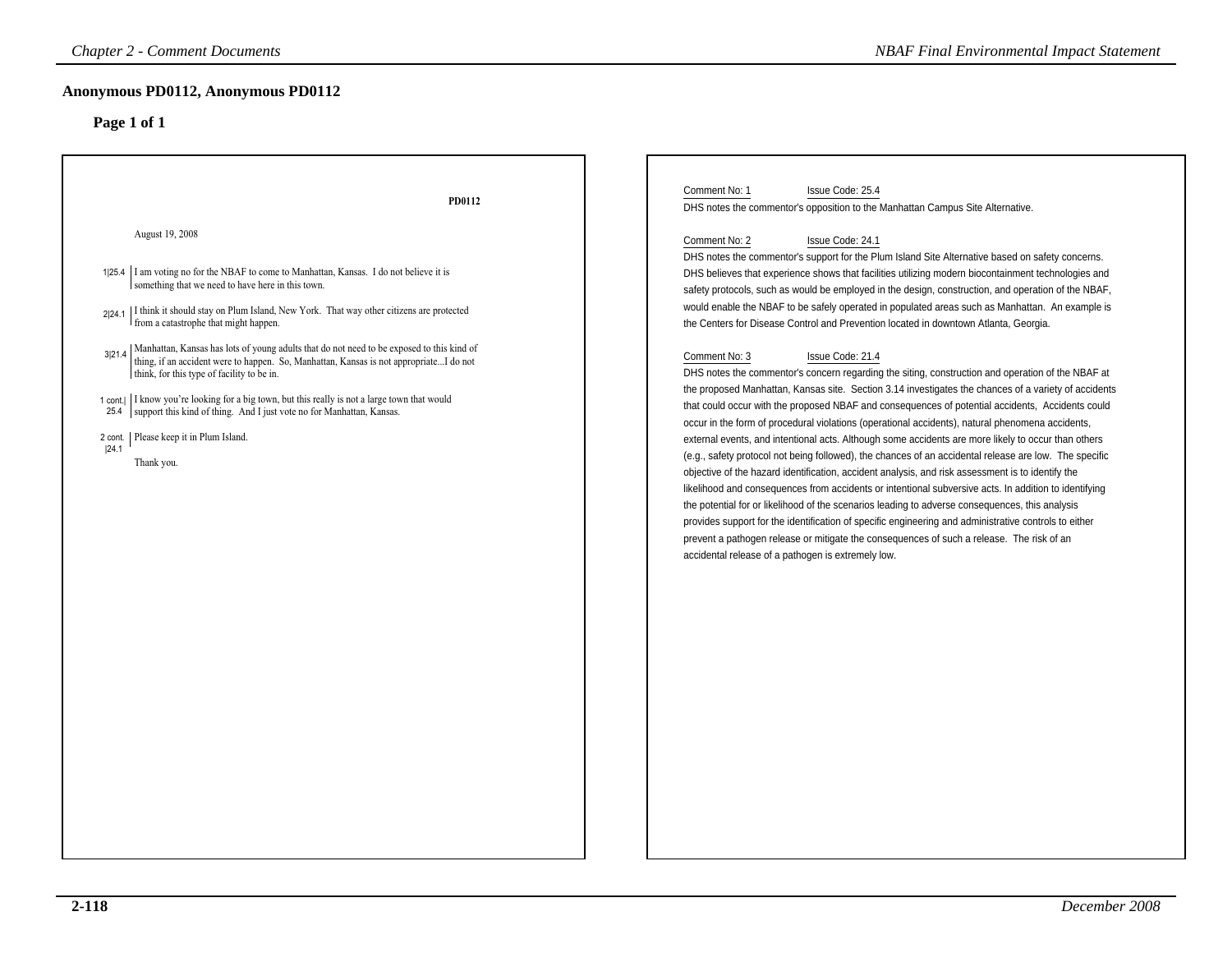| <b>Chapter 2 - Comment Documents</b>                                                                                                                                                                                                                                                                                                                                                                                                                                                                               | <b>NBAF Final Environmental Impact Statement</b>                                                                                                                                                                                                                                                                                                                                                                                                                                                                                                                                                                                                                                                                                                                                                                                                                                                                                                                                                                                                                                                                                                                                                                                                                                                                                                                                                                                                                                                                                                                                                                                                                                                                                                                                                                                                                                                                                                                                                                                                                                                                                                                                                                                                                                                                                                                                         |
|--------------------------------------------------------------------------------------------------------------------------------------------------------------------------------------------------------------------------------------------------------------------------------------------------------------------------------------------------------------------------------------------------------------------------------------------------------------------------------------------------------------------|------------------------------------------------------------------------------------------------------------------------------------------------------------------------------------------------------------------------------------------------------------------------------------------------------------------------------------------------------------------------------------------------------------------------------------------------------------------------------------------------------------------------------------------------------------------------------------------------------------------------------------------------------------------------------------------------------------------------------------------------------------------------------------------------------------------------------------------------------------------------------------------------------------------------------------------------------------------------------------------------------------------------------------------------------------------------------------------------------------------------------------------------------------------------------------------------------------------------------------------------------------------------------------------------------------------------------------------------------------------------------------------------------------------------------------------------------------------------------------------------------------------------------------------------------------------------------------------------------------------------------------------------------------------------------------------------------------------------------------------------------------------------------------------------------------------------------------------------------------------------------------------------------------------------------------------------------------------------------------------------------------------------------------------------------------------------------------------------------------------------------------------------------------------------------------------------------------------------------------------------------------------------------------------------------------------------------------------------------------------------------------------|
| Anonymous PD0113, Anonymous PD0113<br>Page 1 of 1                                                                                                                                                                                                                                                                                                                                                                                                                                                                  |                                                                                                                                                                                                                                                                                                                                                                                                                                                                                                                                                                                                                                                                                                                                                                                                                                                                                                                                                                                                                                                                                                                                                                                                                                                                                                                                                                                                                                                                                                                                                                                                                                                                                                                                                                                                                                                                                                                                                                                                                                                                                                                                                                                                                                                                                                                                                                                          |
| PD0113                                                                                                                                                                                                                                                                                                                                                                                                                                                                                                             | Comment No: 1<br>Issue Code: 25.4<br>DHS notes the commentor's opposition to the Manhattan Campus Site Alternative.                                                                                                                                                                                                                                                                                                                                                                                                                                                                                                                                                                                                                                                                                                                                                                                                                                                                                                                                                                                                                                                                                                                                                                                                                                                                                                                                                                                                                                                                                                                                                                                                                                                                                                                                                                                                                                                                                                                                                                                                                                                                                                                                                                                                                                                                      |
| August 19, 2008<br>I live in Kansas which is in the middle of cattle country, and hog country, and goat and<br>1 25.4<br>sheep, and I am against National Bio and Agro Defense facility at Kansas State<br>University.<br>It looks to me like it doesn't make much sense having something that could harm, no<br>2 21.4<br>matter how hard you try to keep it from happening, animals - agricultural animals, in the<br>middle of agricultural country.<br>1 cont.<br>So, I am against this.<br>25.4<br>Thank you. | Comment No: 2<br>Issue Code: 21.4<br>DHS notes the commentor's concern regarding the potential consequences to livestock from a NBAF<br>accident. Section 3.14 of the NBAF EIS investigates the chances of a variety of accidents that could<br>occur with the proposed NBAF and consequences of potential accidents, Accidents could occur in<br>the form of procedural violations (operational accidents), natural phenomena accidents,, external<br>events, and intentional acts. Although some accidents are more likely to occur than others (e.g.,<br>safety protocol not being followed), the chances of an accidental release are low. The specific<br>objective of the hazard identification, accident analysis, and risk assessment is to identify the<br>likelihood and consequences from accidents or intentional subversive acts. In addition to identifying<br>the potential for or likelihood of the scenarios leading to adverse consequences, this analysis<br>provides support for the identification of specific engineering and administrative controls to either<br>prevent a pathogen release or mitigate the consequences of such a release. The risk of an<br>accidental release of a pathogen is extremely low, but the economic effect would be significant for all<br>sites. As described in Section 3.10.9, of the NBAF EIS the economic impact of an outbreak of foot<br>and mouth disease virus has been previously studied and could result in a loss in the range of \$2.8<br>billion in the Plum Island region to \$4.2 billion in the Manhattan, Kansas area over an extended<br>period of time. The economic loss is mainly due to foreign bans on U.S. livestock products. Although<br>the effects of an outbreak of Rift Valley fever virus on the national economy has not been as<br>extensively studied, the potential economic loss due to foreign bans on livestock could be similar to<br>that of foot and mouth disease outbreak, while the additional cost due to its effect on the human<br>population could be as high as \$50 billion. There is little economic data regarding the accidental or<br>deliberate Nipah virus release. However, cost would be expected to be much lower then a release of<br>foot and mouth disease virus or Rift Valley Fever virus as the Nipah virus vector is not present in the<br>western hemisphere. |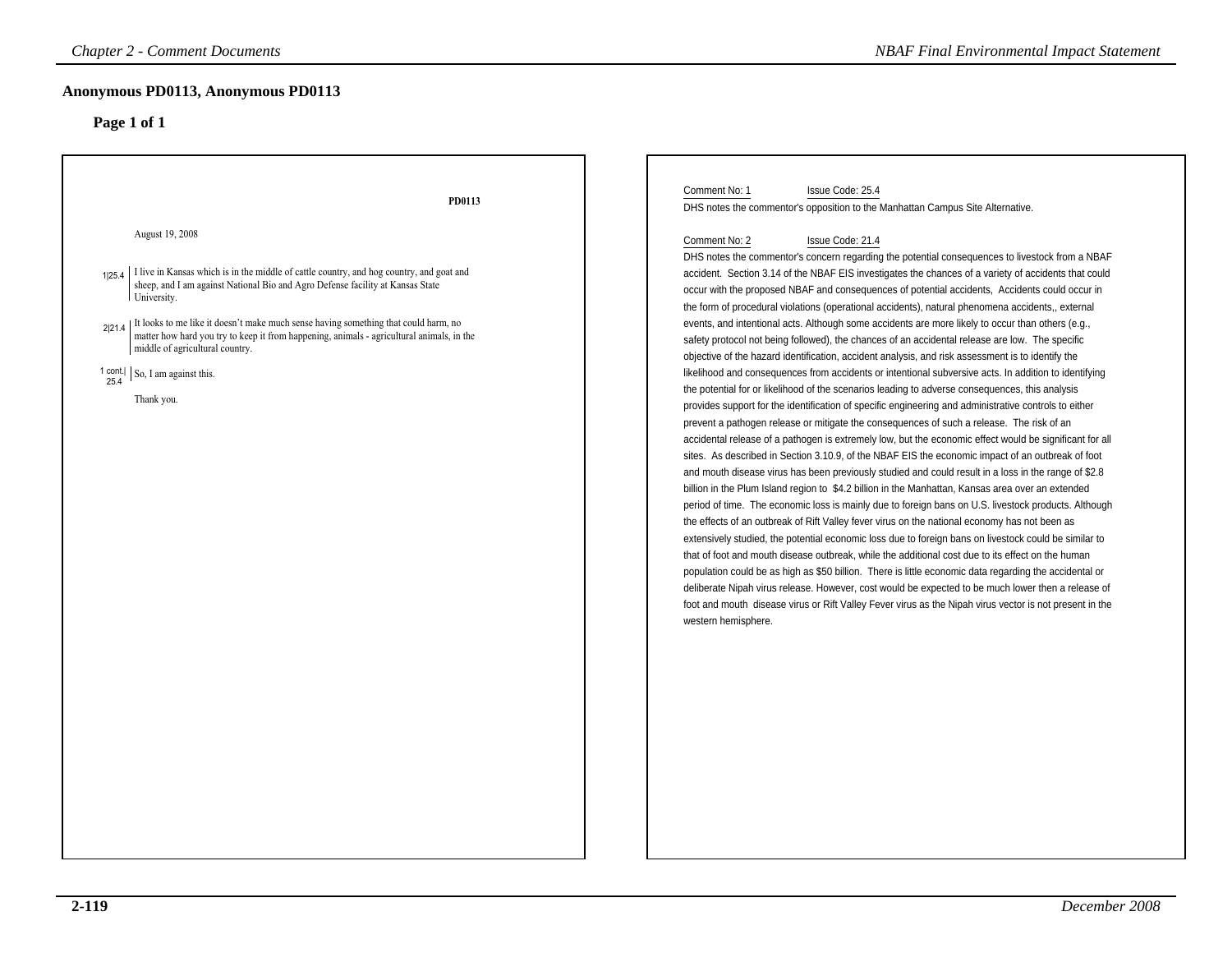| <b>Chapter 2 - Comment Documents</b>                                                                                                                                                                                                                                                                                                                                                                                                                                                    | <b>NBAF Final Environmental Impact Statement</b>                                                                                                                                                                                                                                                                                                                                                                                                                                                                                                                                                                                                                                                                                                                                                                                                                                                                                                                                                                                                                                                                                                                                                                                                                                                                                                                                                                                                                                                                                             |
|-----------------------------------------------------------------------------------------------------------------------------------------------------------------------------------------------------------------------------------------------------------------------------------------------------------------------------------------------------------------------------------------------------------------------------------------------------------------------------------------|----------------------------------------------------------------------------------------------------------------------------------------------------------------------------------------------------------------------------------------------------------------------------------------------------------------------------------------------------------------------------------------------------------------------------------------------------------------------------------------------------------------------------------------------------------------------------------------------------------------------------------------------------------------------------------------------------------------------------------------------------------------------------------------------------------------------------------------------------------------------------------------------------------------------------------------------------------------------------------------------------------------------------------------------------------------------------------------------------------------------------------------------------------------------------------------------------------------------------------------------------------------------------------------------------------------------------------------------------------------------------------------------------------------------------------------------------------------------------------------------------------------------------------------------|
| <b>Anonymous PD0114, Anonymous PD0114</b><br>Page 1 of 1                                                                                                                                                                                                                                                                                                                                                                                                                                |                                                                                                                                                                                                                                                                                                                                                                                                                                                                                                                                                                                                                                                                                                                                                                                                                                                                                                                                                                                                                                                                                                                                                                                                                                                                                                                                                                                                                                                                                                                                              |
| PD0114                                                                                                                                                                                                                                                                                                                                                                                                                                                                                  | Comment No: 1<br>Issue Code: 25.4<br>DHS notes the commentor's opposition to the Manhattan Campus Site Alternative.                                                                                                                                                                                                                                                                                                                                                                                                                                                                                                                                                                                                                                                                                                                                                                                                                                                                                                                                                                                                                                                                                                                                                                                                                                                                                                                                                                                                                          |
| August 20, 2008<br>I'm calling as a member of No NBAF in Kansas. We don't need this facility here. We should never bring foot and mouth disease and those deadly pathogens to Manhattan,<br>1 25.4<br>2 21.4<br>Kansas.<br>3 2.0 The other part of it is, if the DHS can't run this any better than they did hurricane<br>Katrina, then I don't have any faith in that at all.<br>4 5.1 It should not be put in the mainland, but it should be on Plum Island.<br>Thanks a lot.<br>Bye. | Issue Code: 21.4<br>Comment No: 2<br>DHS notes the commentor's concern regarding the potential consequences from a NBAF accident at<br>the proposed Manhattan, Kansas site. Section 3.14 investigates the chances of a variety of<br>accidents that could occur with the proposed NBAF and consequences of potential accidents,<br>Accidents could occur in the form of procedural violations (operational accidents), natural phenomena<br>accidents, external events, and intentional acts. Although some accidents are more likely to occur<br>than others (e.g., safety protocol not being followed), the chances of an accidental release are low.<br>The specific objective of the hazard identification, accident analysis, and risk assessment is to identify<br>the likelihood and consequences from accidents or intentional subversive acts. In addition to<br>identifying the potential for or likelihood of the scenarios leading to adverse consequences, this<br>analysis provides support for the identification of specific engineering and administrative controls to<br>either prevent a pathogen release or mitigate the consequences of such a release. The risk of an<br>accidental release of a pathogen is extremely low.<br>Comment No: 3<br>Issue Code: 2.0<br>DHS notes the commentor's opinion regarding DHS's ability to operate the NBAF.<br>Comment No: 4<br>Issue Code: 5.1<br>DHS notes the commentor's opposition to the five mainland site alternatives, in favor of the Plum<br>Island Site Alternative. |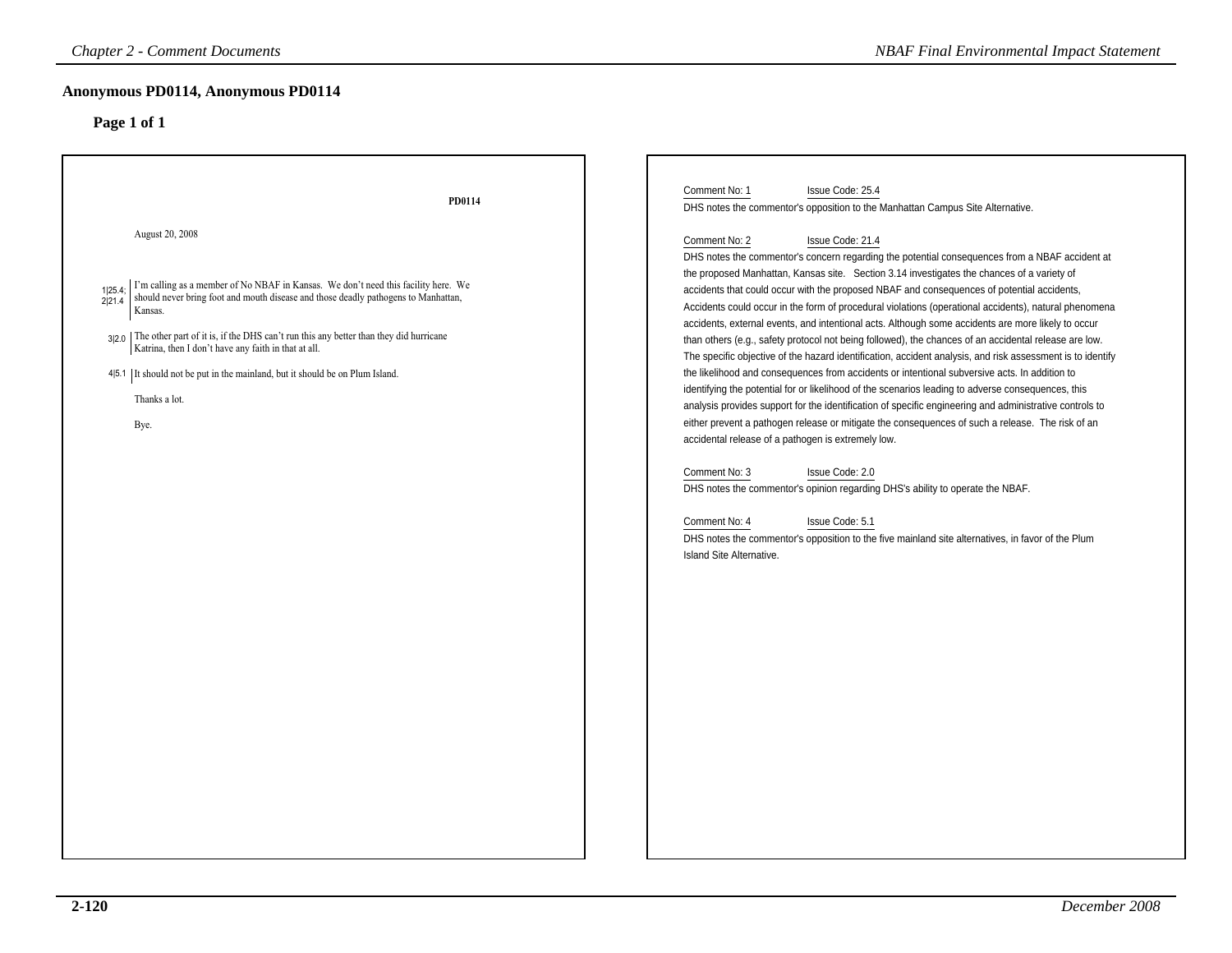|                  | <b>Chapter 2 - Comment Documents</b>                                                                                                                                                          | <b>NBAF Final Environmental Impact Statement</b>                                                                                                                                                                                       |
|------------------|-----------------------------------------------------------------------------------------------------------------------------------------------------------------------------------------------|----------------------------------------------------------------------------------------------------------------------------------------------------------------------------------------------------------------------------------------|
|                  | Anonymous PD0116, Anonymous PD0116<br>Page 1 of 1                                                                                                                                             |                                                                                                                                                                                                                                        |
| 1 25.4;<br>2 5.1 | PD0116<br>August 20, 2008<br>I'm saying no to the NBAF facility that they want to build in Manhattan, Kansas.<br>My feeling is that germ research should remain on Plum Island.<br>Thank you. | Comment No: 1<br>Issue Code: 25.4<br>DHS notes the commentor's opposition to the Manhattan Campus Site Alternative.<br>Comment No: 2<br>Issue Code: 5.1<br>DHS notes the commentor's preference for research remaining on Plum Island. |
|                  |                                                                                                                                                                                               |                                                                                                                                                                                                                                        |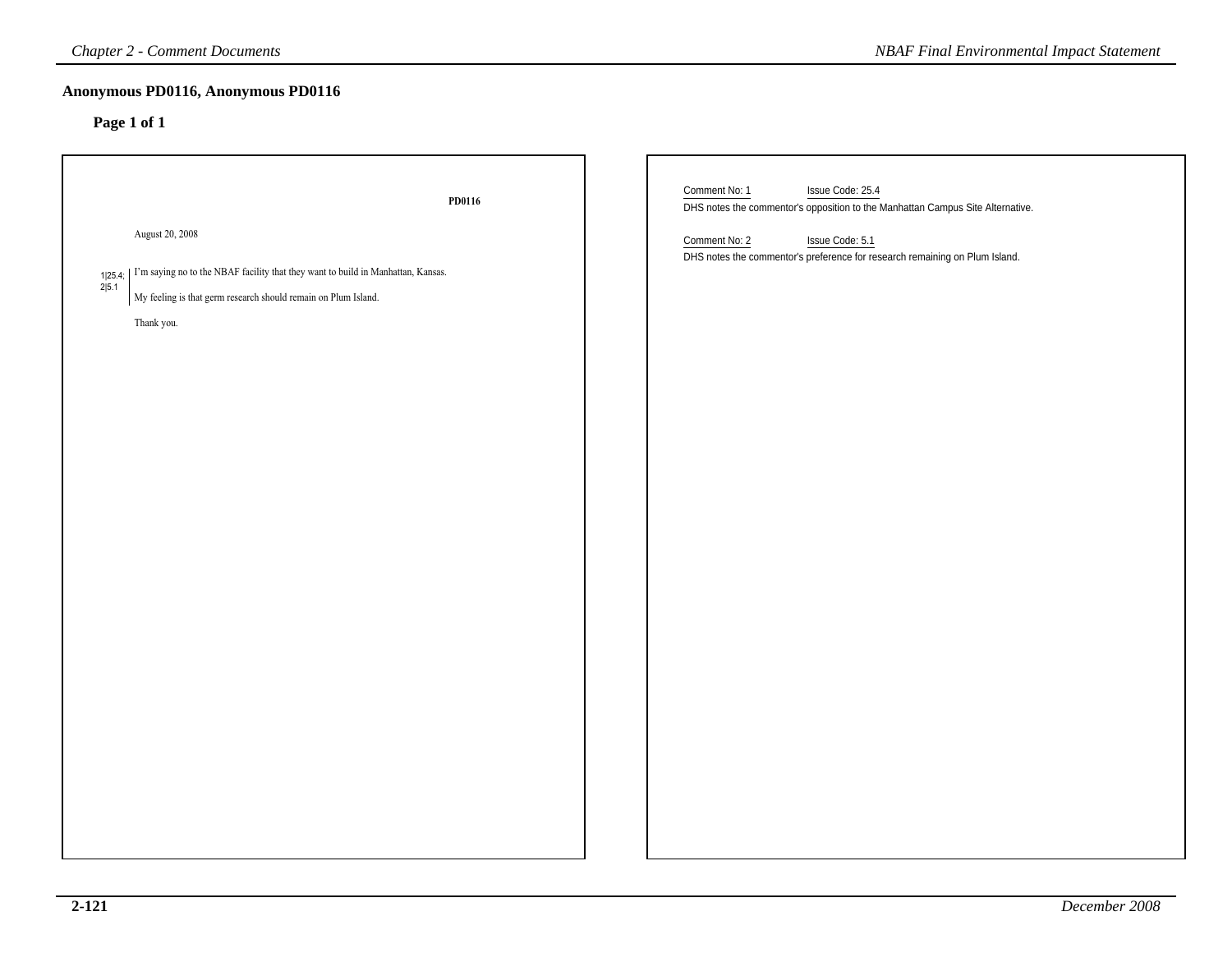|                                                                                                                                                                                                                                                                                                                                                                                                                                                                                                                                                                                                                                                                                                                                                                                 | <b>NBAF Final Environmental Impact Statement</b>                                                                                                                                                                                                                                                                                                                                                                                                                                                                                                                                                                                                                                                                                                                                                                                                                                                                                                                                                                                                                                                                                                                                                                                                                                                                                                                |
|---------------------------------------------------------------------------------------------------------------------------------------------------------------------------------------------------------------------------------------------------------------------------------------------------------------------------------------------------------------------------------------------------------------------------------------------------------------------------------------------------------------------------------------------------------------------------------------------------------------------------------------------------------------------------------------------------------------------------------------------------------------------------------|-----------------------------------------------------------------------------------------------------------------------------------------------------------------------------------------------------------------------------------------------------------------------------------------------------------------------------------------------------------------------------------------------------------------------------------------------------------------------------------------------------------------------------------------------------------------------------------------------------------------------------------------------------------------------------------------------------------------------------------------------------------------------------------------------------------------------------------------------------------------------------------------------------------------------------------------------------------------------------------------------------------------------------------------------------------------------------------------------------------------------------------------------------------------------------------------------------------------------------------------------------------------------------------------------------------------------------------------------------------------|
| Anonymous PD0119, Anonymous PD0119<br>Page 1 of 1                                                                                                                                                                                                                                                                                                                                                                                                                                                                                                                                                                                                                                                                                                                               |                                                                                                                                                                                                                                                                                                                                                                                                                                                                                                                                                                                                                                                                                                                                                                                                                                                                                                                                                                                                                                                                                                                                                                                                                                                                                                                                                                 |
| PD0119<br>August 20, 2008<br>Hello,<br>I'm calling from Manhattan, Kansas, where one of the site's to be considered for the<br>1125.4<br>NBAF, and I do not want it here. I think most people who want it, just want it for the<br>prestige and the money.<br>2 21.4   I think it's dangerous. I feel what a shame to have spent so much money looking for a<br>place and getting people so hyped up about this. I mean our politicians are drooling<br>about it.<br>3[5.1   But I just think all the money that has been spent is just really a waste. And I think it<br>should be left at Plum Island where it's been and just fix that up. I know that seems to be<br>more expensive than building a new one, but I really don't want it in Manhattan, Kansas.<br>Thank you. | Comment No: 1<br>Issue Code: 25.4<br>DHS notes the commentor's opposition to the Manhattan Campus Site Alternative.<br>Issue Code: 21.4<br>Comment No: 2<br>DHS notes the commentor's opinion regarding the potential danger posed by NBAF operations.<br>Section 3.14 of the NBAF EIS investigates the chances of a variety of accidents that could occur with<br>the proposed NBAF and consequences of potential.accidents. Accidents could occur in the form of<br>procedural violations (operational accidents), natural phenomena accidents,, external events, and<br>intentional acts. Although some accidents are more likely to occur than others (e.g., safety protocol<br>not being followed), the chances of an accidental release are low.<br>Issue Code: 5.1<br>Comment No: 3<br>DHS notes the commentor's opposition to the Manhattan Campus Site Alternative and support for<br>upgrading the PIADC. However, the proposed NBAF requires BSL-4 capability to meet mission<br>requirements (DHS and USDA). PIADC does not have BSL-4 laboratory or animal space, and the<br>existing PIADC facilities are inadequate to support a BSL-4 laboratory. Upgrading the existing<br>facilities to allow PIADC to meet the current mission would be more costly than building the NBAF on<br>Plum Island, as discussed in Section 2.4.1 of the NBAF EIS. |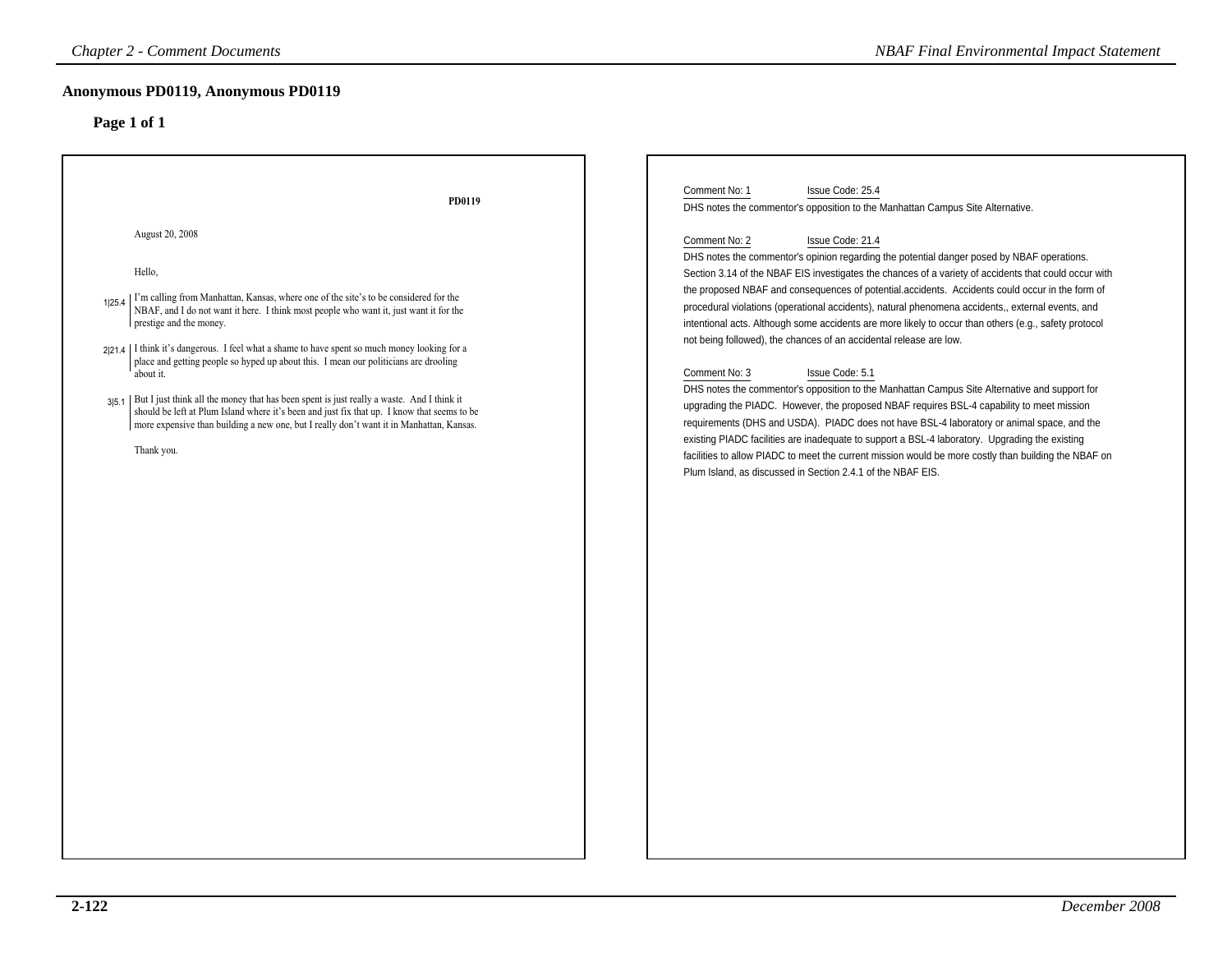| Anonymous PD0120, Anonymous PD0120<br>Page 1 of 1<br>Comment No: 1<br>Issue Code: 25.4<br>PD0120<br>DHS notes the commentor's opposition to the Manhattan Campus Site Alternative.<br>August 20, 2008<br>Comment No: 2<br>Issue Code: 21.4<br>DHS notes the commentor's concern regarding the potential consequences from a NBAF accident.<br>Hello,<br>Section 3.14 investigates the chances of a variety of accidents that could occur with the proposed<br>NBAF and consequences of potential accidents, Accidents could occur in the form of procedural<br>I do wish to present comments on the draft. I've seen part of the draft. It doesn't even<br>1 25.4<br>violations (operational accidents), natural phenomena accidents, external events, and intentional<br>know where Manhattan, Kansas is puts us 600 miles west of Topeka. And the more I<br>learn about it and the spread of Lyme Disease, and West Nile, the less I think that it will<br>acts. Although some accidents are more likely to occur than others (e.g., safety protocol not being<br>be a boom to Manhattan.<br>followed), the chances of an accidental release are low. The specific objective of the hazard<br>identification, accident analysis, and risk assessment is to identify the likelihood and consequences<br>It's going to be sited in a very dangerous spot. I don't think you're going to have the<br>2 21.4;<br>water or independent sewage lines that you're going to need. And I think it will be a<br>from accidents or intentional subversive acts. In addition to identifying the potential for or likelihood of<br>3 8.4<br>terrific danger to the entire community.<br>the scenarios leading to adverse consequences, this analysis provides support for the identification of<br>specific engineering and administrative controls to either prevent a pathogen release or mitigate the<br>1 cont.   I vigorously oppose it, and I'm part of an organization that does too. | <b>Chapter 2 - Comment Documents</b> | <b>NBAF Final Environmental Impact Statement</b>                                                  |
|-----------------------------------------------------------------------------------------------------------------------------------------------------------------------------------------------------------------------------------------------------------------------------------------------------------------------------------------------------------------------------------------------------------------------------------------------------------------------------------------------------------------------------------------------------------------------------------------------------------------------------------------------------------------------------------------------------------------------------------------------------------------------------------------------------------------------------------------------------------------------------------------------------------------------------------------------------------------------------------------------------------------------------------------------------------------------------------------------------------------------------------------------------------------------------------------------------------------------------------------------------------------------------------------------------------------------------------------------------------------------------------------------------------------------------------------------------------------------------------------------------------------------------------------------------------------------------------------------------------------------------------------------------------------------------------------------------------------------------------------------------------------------------------------------------------------------------------------------------------------------------------------------------------------------------------------------------------------------------------|--------------------------------------|---------------------------------------------------------------------------------------------------|
|                                                                                                                                                                                                                                                                                                                                                                                                                                                                                                                                                                                                                                                                                                                                                                                                                                                                                                                                                                                                                                                                                                                                                                                                                                                                                                                                                                                                                                                                                                                                                                                                                                                                                                                                                                                                                                                                                                                                                                                   |                                      |                                                                                                   |
| Thank you.<br>Comment No: 3<br>Issue Code: 8.4<br>The impacts of implementing the Manhattan Campus Site Alternative on potable water supply and<br>sanitary sewer infrastructure were evaluated by DHS and are discussed in Section 3.3.4.3.1. As                                                                                                                                                                                                                                                                                                                                                                                                                                                                                                                                                                                                                                                                                                                                                                                                                                                                                                                                                                                                                                                                                                                                                                                                                                                                                                                                                                                                                                                                                                                                                                                                                                                                                                                                 | 25.4                                 | consequences of such a release. The risk of an accidental release of a pathogen is extremely low. |